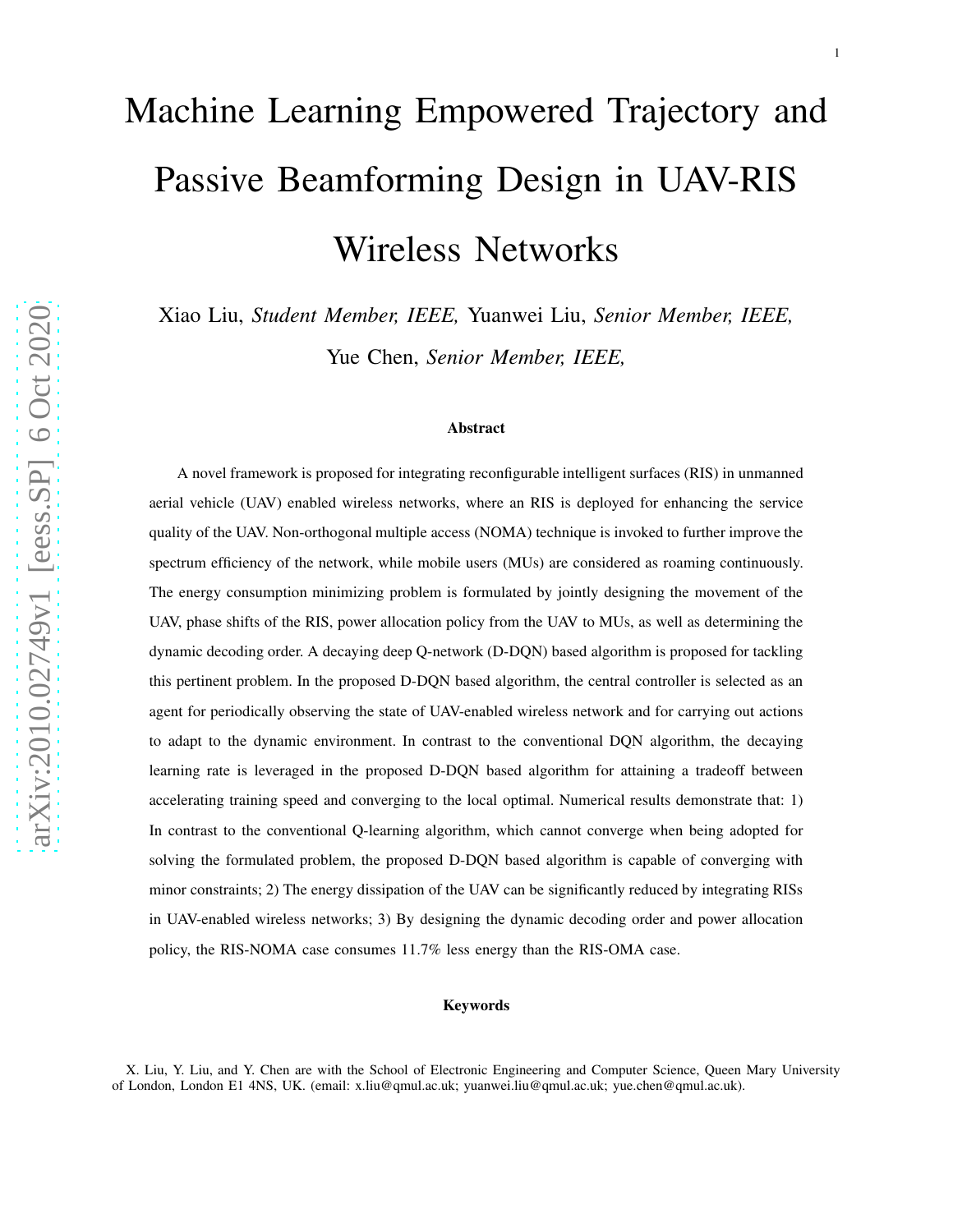Non-orthogonal multiple access, reconfigurable intelligent surfaces, reinforcement learning, trajectory design, unmanned aerial vehicle

## I. INTRODUCTION

The fifth generation of wireless networks (5G) is being developed to provide uninterrupted and ubiquitous connectivity to everyone and everything, everywhere, which impose enormous challenges on conventional terrestrial cellular networks. The massive multiple-input-multipleoutput (MIMO) technology, which equips base stations (BSs) with an array of active antennas, has been proved to improve the spectrum efficiency of next-generation systems. A related concept, namely, reconfigurable intelligent surfaces (RISs) [1], also referred as intelligent reflecting surfaces (IRSs) [2] or large intelligent surfaces (LISs)  $[3]$ <sup>1</sup>, comprise an array of reflecting elements for reconfiguring the incident signals. Thus, RISs can be regarded as the pathway towards massive MIMO 2.0. RISs have received significant attention for their potential to enhance the capacity and coverage of wireless networks.

Unmanned aerial vehicles (UAVs) enabled wireless networks have been proved as a benefit of mitigating challenges emerging in the conventional terrestrial cellular networks [4]. UAVs are capable of being flexibly deployed as aerial BSs in temporary tele-traffic hotspots weaved by political rallies, sporting events or after natural disasters for providing uninterrupted and ubiquitous connectivity [5, 6]. However, before fully reaping the benefits of integrating UAVs into wireless networks, some of the weaknesses of UAVs such as their limited coverage area, meagre energy supply has to be mitigated. By integrating RISs in UAV-enabled wireless networks, concatenated virtual LoS links<sup>2</sup> between UAVs and mobile users (MUs) can be formed via passively reflecting the incident signals, which lead to extended coverage area as well as less movement of UAVs.

#### *A. State-of-the-art*

*1) Reinforcement learning in UAV-enabled wireless networks:* It has been proved that integrating UAVs in wireless networks is envisioned to be a promising candidate technique for

<sup>&</sup>lt;sup>1</sup>Without loss of generality, we use the name of RIS in the remainder of this paper.

<sup>&</sup>lt;sup>2</sup>'concatenated link' is constituted by the LoS link between UAVs and MUs and the concatenated link between the RIS and MUs, which is also a LoS link.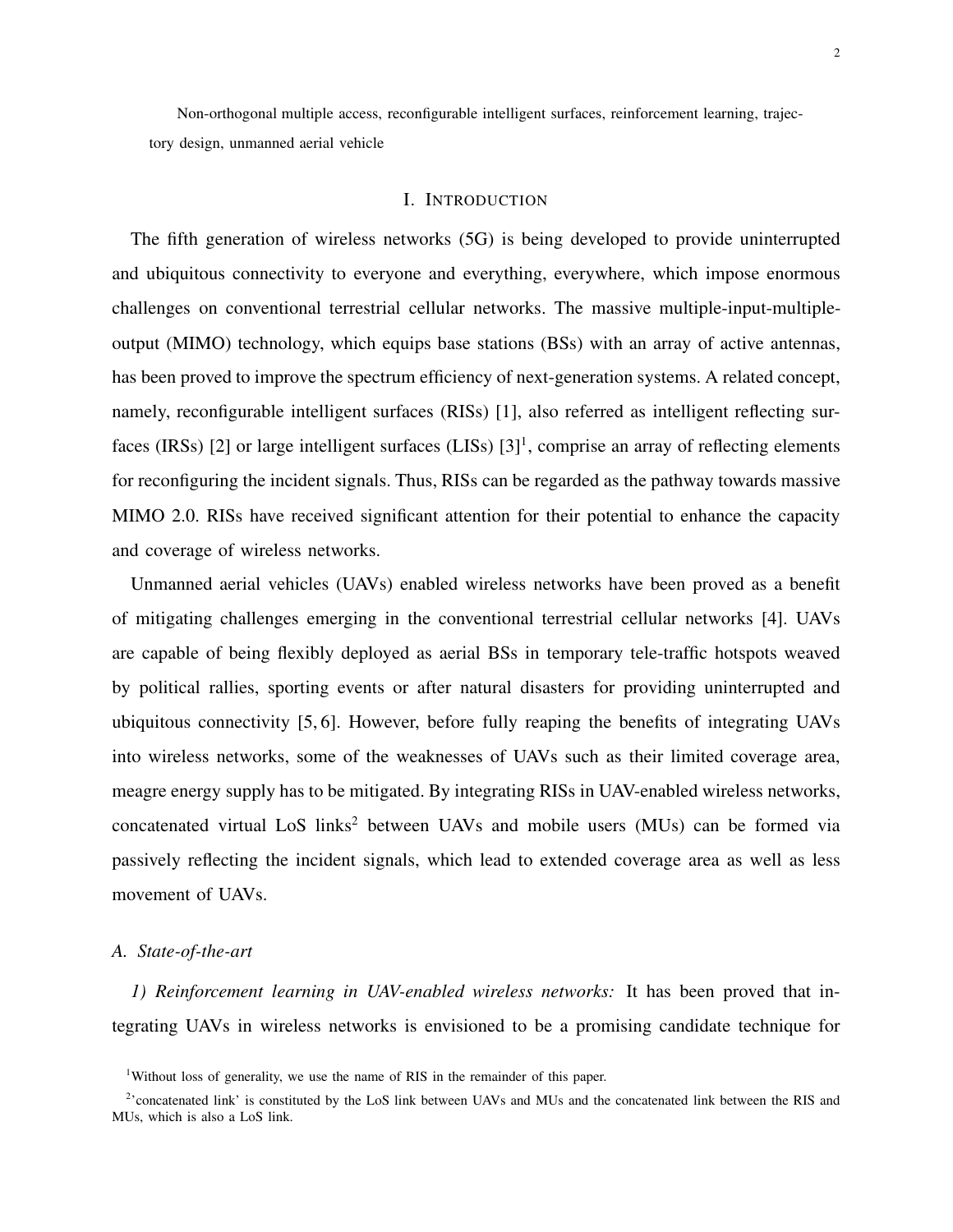enhancing the quality of wireless connectivity [7, 8]. In an effort to overcome the high dynamic stochastic environment, machine learning (ML) approaches have been invoked in UAV-enabled wireless networks. The authors of [9] leveraged a deep deterministic policy gradient (DDPG) based algorithm for maximizing the defined energy efficiency (EE) function, which considers communications coverage, fairness, energy consumption and connectivity. In [10], a multi-agent reinforcement learning (RL) algorithm was proposed for tackling the dynamic resource allocation problem in multi-UAV aided wireless networks. The long-term resource allocation problem was formulated as a stochastic game and solved by the proposed RL algorithm. The authors of [11] presented a decentralized deep reinforcement learning (DRL) based framework for designing the trajectory of a swarm of UAVs. Thus, the geographical fairness of all considered point-ofinterests was maximized while the total energy dissipation was minimized. In [4], the trajectory and transmit power of multiple UAVs was designed to maximize the total throughput of all MUs by considering user movement. The formulated problem was solved by a multi-agent RL algorithm. It was demonstrated in [4] that the proposed algorithms outperformed the benchmarks when taking into account of user mobility.

*2) Reinforcement learning in RIS-enhanced wireless networks:* In an effort to effectively exploit RISs for optimizing wireless systems, preliminary researches have tackled some fundamental problems, including channel estimation/modeling, active beamforming for the BS, passive beamforming design for RISs, and resource allocation from the BS to MUs. Efficient optimization approaches, such as convex optimization [12], iterative algorithm [13], gradient descent approach [14], and alternating algorithm [15] have been adopted for tackling the aforementioned challenges. In order to reap the benefits of integrating RISs in the wireless systems, joint active beamforming and passive phase shift design of RIS-enhanced system have been investigated in multiple-input-single-output (MISO) system [16, 17], OFDM-based system [18], wireless security system [19] and Millimeter Wave system [20] with the aid of RL algorithms. In contrast to the alternating optimization techniques, which alternatively optimize the active beamforming at BSs and the passive beamforming at RISs, the RL-based solution is capable of jointly obtaining the beamforming matrix and phase shift matrix. More explicitly, the authors of [16] invoked a DDPG based algorithm for maximizing the throughput by utilizing the sum rate as the instant rewards for training the DDPG model. In the proposed model, the continuous transmit beamforming and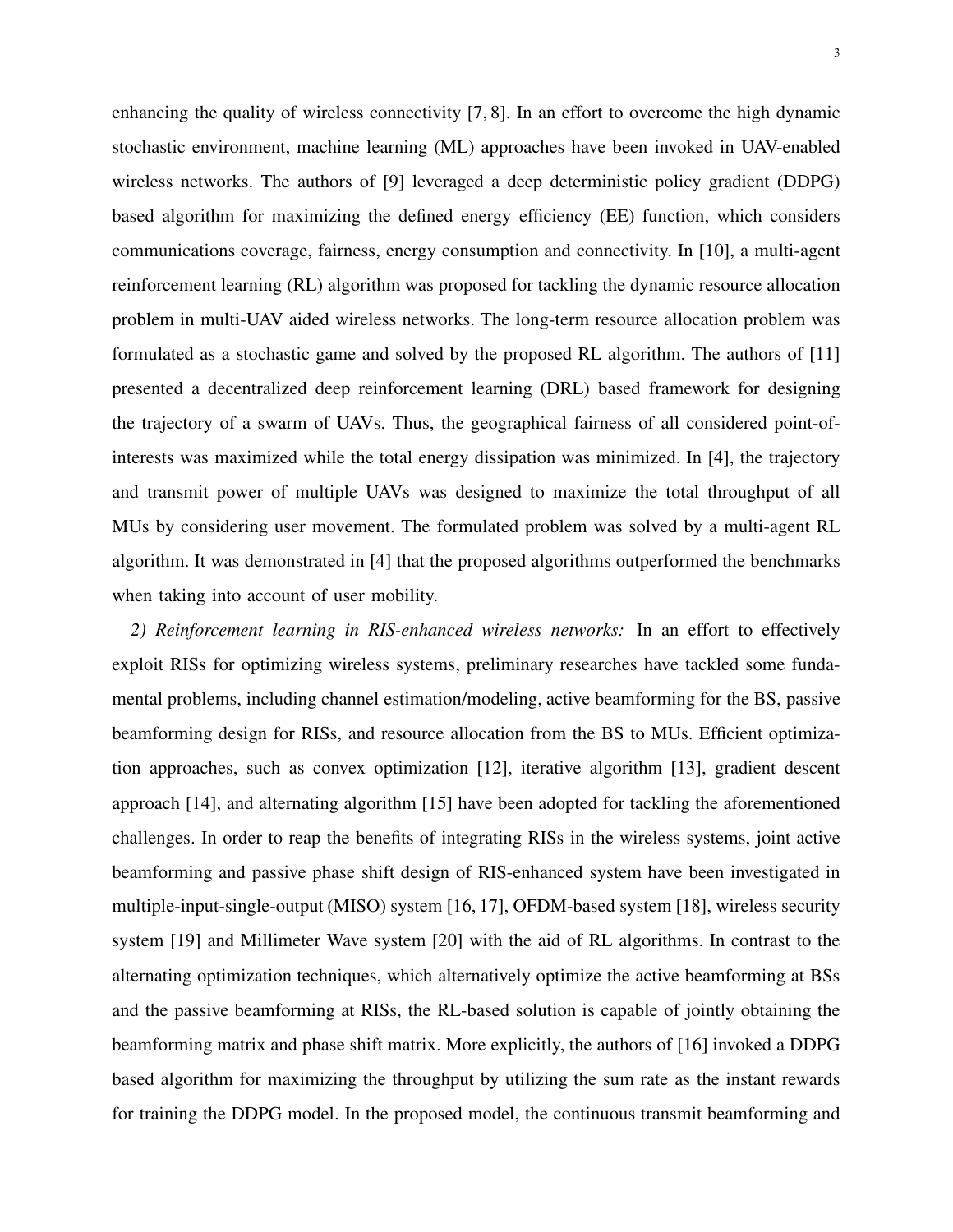phase shift were jointly optimized with a low complexity. The authors of [18] proposed a DRL based algorithm for maximizing the achievable transmit rate by directly optimizing interaction matrices from the sampled channel knowledge. In the proposed DRL model, only one beam was utilized for each training episode. Thus, the training overhead was avoided, while the dataset collection phase was not required. The authors of [20] proposed a DRL based algorithm for maximizing the throughput with both perfect channel state information (CSI) and imperfect CSI. A quantile regression method was applied for modeling a return distribution for each stateaction pair, which modeled the intrinsic randomness in the Markov Decision Process (MDP) interaction between the IR and communication environment. The authors of [19] considered the application of RIS in the physical layer security. The system secrecy rate was maximized with the aid of DRL model by designing both active and passive beamforming matrices under users' different quality-of-service (QoS) requirements and time-varying channel condition. Additionally, post-decision state and prioritized experience replay schemes were adopted for enhancing the

training performance and secrecy performance.

*3) NOMA in UAV-enabled/RIS-enhanced wireless networks:* Sparked by the concept of superimposing the signals of multiple associated users at different power levels to exploit the spectrum more efficiently by opportunistically exploring the users' different channel conditions [21], power-domain non-orthogonal multiple access (NOMA) has been invoked for improving the spectrum efficiency and massive connectivity of UAV-enabled/RIS-enhanced wireless networks. In terms of integrating NOMA technique in UAV-enabled wireless networks, the authors [22] considered the resource allocation problem in NOMA-UAV networks to maximize the EE. An successive convex approximation (SCA) algorithm was leveraged to convert the non-convex challenging problem to a convex problem. In [23], the UAV-enabled uplink NOMA network was studied for overcoming the inherent latency. The sum rate of all users was maximized by jointly designing the trajectory and power control of the UAV under the QoS constraint. As for integrating NOMA technique in RIS-enhanced wireless systems, the authors of [24] considered the deployment and passive beamforming design problem of the RIS in the MISO-NOMA network. A  $D^3QN$  algorithm was proposed for tackling the formulated energy efficiency maximizing problem. Simulation results of [24] showed that the EE of the systems can be improved with the aid of the RIS, while NOMA-RIS case outperformed OMA-RIS case in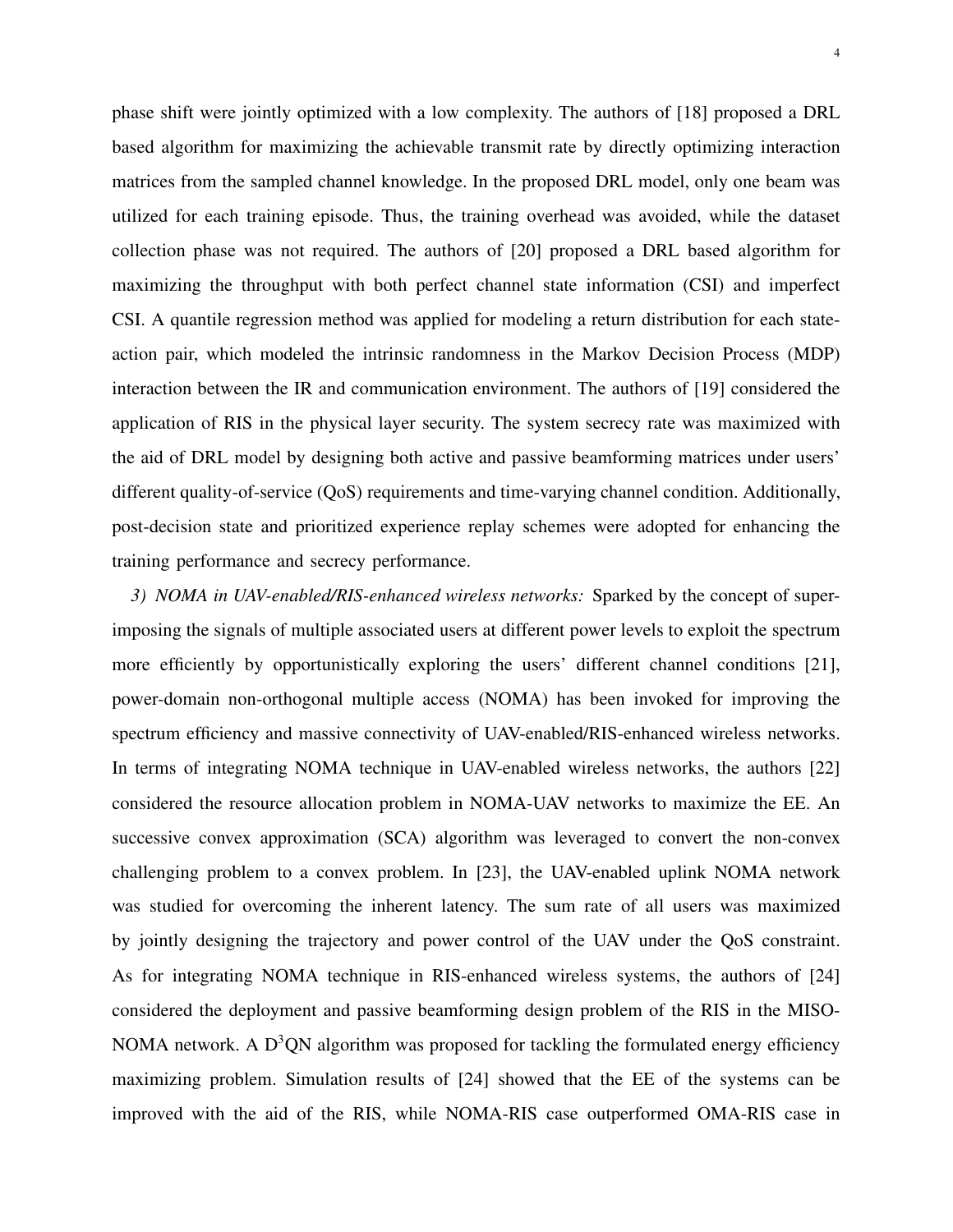terms of EE. In [25], the downlink NOMA-MISO-RIS network was investigated via jointly designing both the active and passive beamforming. The objective function was formulated as maximizing the sum rate of all MUs. An SCA approach was invoked to design the active and passive beamforming in an alternate manner.

### *B. Motivations*

Due to the fact that UAVs are battery powered, energy consumption is one of the most important challenges in commercial and civilian applications. The limited endurance of UAVs (usually under 30 minutes) hampers the practical implementation of the UAVs. Before fully reap the advantages of UAV-enabled wireless systems, how to overcome the energy-hungry issue is supposed to be considered. The total energy dissipated by the UAV consists of two aspects, namely, the communication-related and the propulsion-related energy consumption. The first component is dissipated for radiation, signal procession and hardware circuitry, while the other one is dissipated for supporting the hovering and mobility of the UAV. It is worth noting that, the propulsion-related energy consumption accounted for the vast majority of the sum energy consumption (usually more than 95%), which emphasize the importance of considering the propulsion-related energy consumption model of UAVs when aiming for designing environment friendly wireless networks. In this paper, when we are calculating the energy consumption of the UAV, we only consider the energy dissipated for supporting the hovering and mobility of the UAV.

Since all MUs are roaming continuously, the UAV has to be periodically repositioned according to the mobility of users for establishing LoS wireless links. By deploying an RIS, one can adjust the phase shift matrix of RISs instead of controlling the movement of UAVs for forming concatenated virtual LoS links between the UAV and MUs. Therefore, the UAV can maintain hovering status only when the concatenated virtual LoS links cannot be formed even with the aid of the RIS. By invoking the aforementioned protocol, the total energy dissipation of the UAV is minimized, which in turn, maximizes the endurance of the UAV.

In this paper, both the UAV and MUs are considered as roaming instead of static. Thus, the considered RIS-UAV network is naturally a dynamic scenario, which is challenging for the conventional optimization approaches. Additionally, the goal of deploying and designing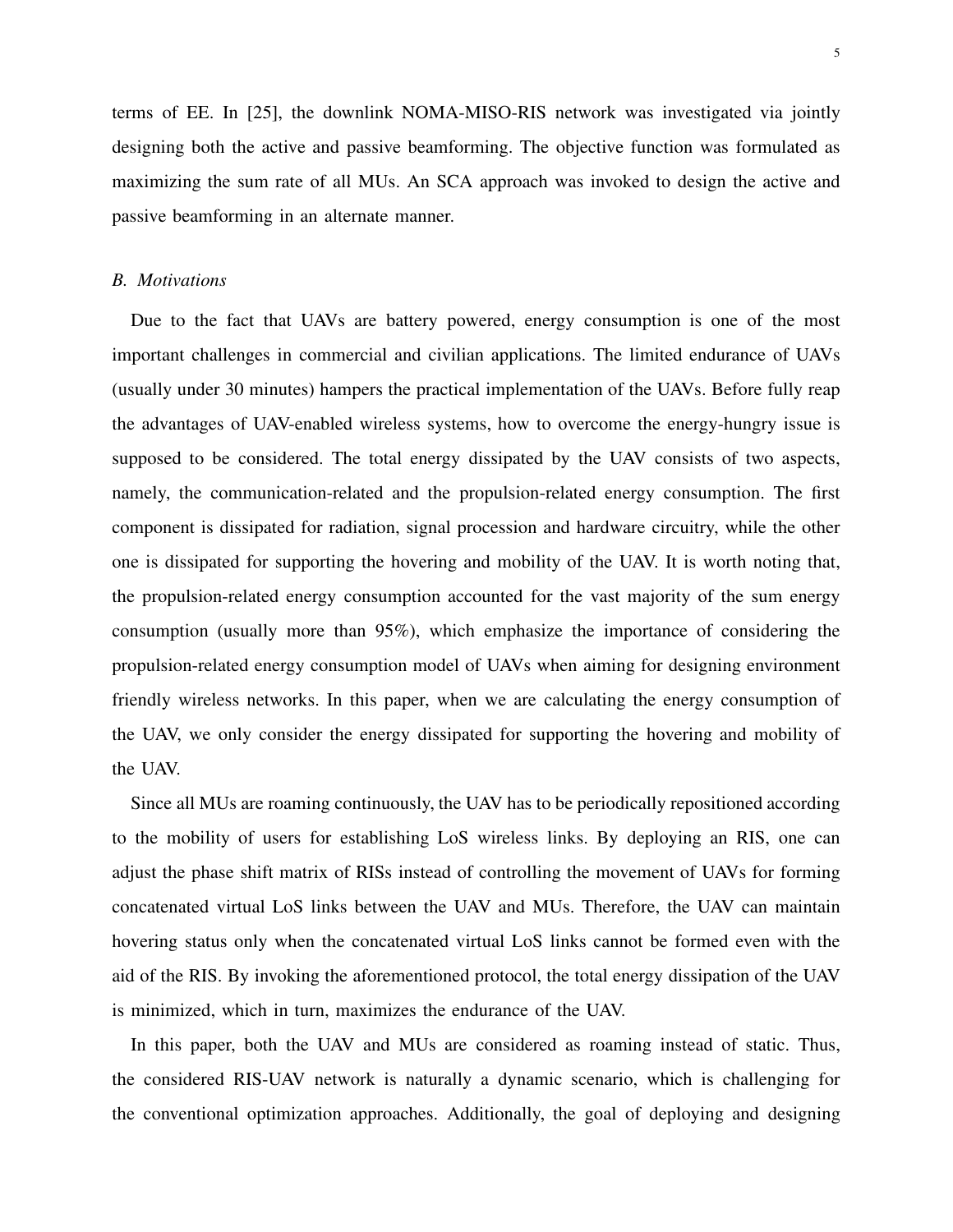the UAV-RIS is for maximizing the long-term benefits instead of current benefits, which falls into the field of the RL algorithm for the reason that this algorithm can incorporate farsighted system evolution instead of myopically optimizing current benefits. Moreover, by integrating NOMA technique in the dynamic RIS-UAV scenario, the decoding order cannot be determined directly by the order of MUs' channel gains. In an effort to guarantee successful successive interference cancelation (SIC), another decoding order constraint based on decoding rate needs to be satisfied while dynamic decoding order needs to be re-determined at each timeslot. Therefore, joint trajectory design of the UAV, passive beamforming design at the RIS, decoding order and power allocation determination are expected to be optimized. The search-space is expanded as the number of parameters increases, which makes the conventional gradient-based optimization techniques unsuitable. Against the aforementioned background, RL algorithm, which is a powerful AI paradigm that is capable of empowering agents by learning from the dynamic environment, was selected as the methodology for tackling problems in RIS-UAV networks. Since RISs enjoy discrete phase shifts, the state space and action space are also discrete. Thus, the policy-based algorithm, which aims for solving problems with continuous state space and action space, is not suitable for controlling RISs. the deep Q-network (DQN) algorithm can be used for supporting the UAV/RIS (agents) in their interactions with the environment (states), whilst finding the optimal behavior (actions) of the UAV/RIS. Thus, it is applied for solving challenging problems in the UAV-RIS enhanced wireless networks.

# *C. Contributions*

The contributions of this paper are as follows:

- We propose a novel UAV-RIS framework for attaining the long-term benefits of the network controlling the RIS and designing the trajectory of the UAV in RIS-enhanced UAV-enabled wireless networks, where an RIS is deployed for enhancing the wireless connectivity and reduce the movement of the UAV. Additionally, we formulate the energy consumption minimization problem by jointly deciding the movement of the UAV and the passive beamforming at the RIS.
- We investigate both OMA case and NOMA case in RIS-enhanced UAV-enabled wireless networks, zero-forcing based linear precoding method is employed for eliminating the multiuser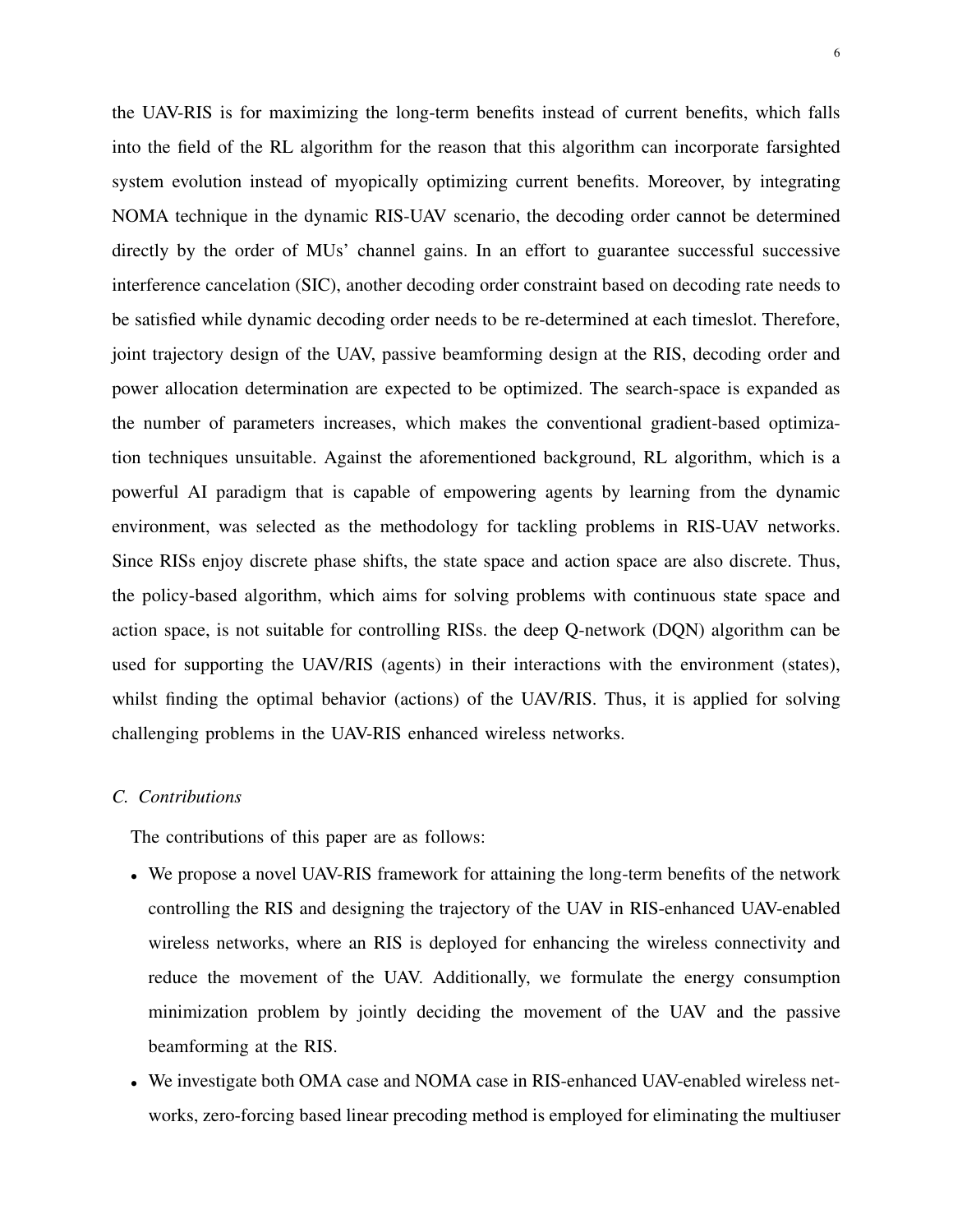interference in OMA case and the inter-cluster interference in NOMA case, respectively. Additionally, in contrast to the conventional MISO-NOMA networks, we consider dynamic decoding order in NOMA-RIS-UAV case due to the mobility of both UAV and MUs.

- We adopt a decaying learning rate deep Q-network (D-DQN) based algorithm to tackle the formulated joint trajectory and phase shift design problem. In contrast to the conventional DQN algorithm, decaying learning rate is leveraged in the proposed D-DQN based algorithm for attaining a tradeoff between accelerating training speed and converging to the local optimal, as well as for avoiding oscillation. The central controller is selected as an agent for determining the movement of the UAV, as well as the passive beamforming design. Additionally, we adopt the three-dimensional (3D) radio map for verifying the performance of the proposed D-DQN based algorithm.
- We demonstrate that the proposed D-DQN based algorithm can converge under minor constraint. With the aid of the RIS, the energy dissipation of the UAV is capable of being reduced by roughly 23.3%, while RIS-NOMA case consumes 11.7% less energy than RIS-OMA case.

## *D. Organization and Notations*

The remainder of this paper is structured as follows. Section II focuses on the system model and problem formulation of energy consumption minimization for the UAV. Section III elaborates on the proposed D-DQN based algorithms for solving the formulated problem. The simulation results are illustrated in Section V. Finally, Section VI concludes the main concept, insights and results of this paper. The list of notations is illustrated in Table I.

| <b>Notations</b>                             | Description                            | <b>Notations</b>                                     | Description                                        |
|----------------------------------------------|----------------------------------------|------------------------------------------------------|----------------------------------------------------|
| M                                            | Antenna number of the UAV              | N                                                    | Reflecting elements of the RIS                     |
| K                                            | Number of users                        |                                                      | Number of clusters                                 |
| $P_l$                                        | Transmit power for the $l$ -th cluster | $\overline{{\bm{H}}_{B,S}\in\mathbb{C}^{N\times M}}$ | Channel metric of the UAV-RIS link                 |
| $\bm{h}_{S.k}^H \in \mathbb{C}^{1 \times N}$ | Channel metric of the RIS-MU link      | $\bm{h}_{B,k}^{H} \in \mathbb{C}^{1 \times M}$       | Channel metric of the UAV-MU link                  |
| $x_l$                                        | Transmit signal of the $l$ -th cluster | $y_{l,i}$                                            | Received signal of user $i$ in the $l$ -th cluster |
| $N_0$                                        | Noise power spectral                   | B                                                    | Bandwidth                                          |
| $\theta_{S,n}$                               | Phase shift                            | $\beta_{S,n}$                                        | Amplitude reflection coefficient                   |
| $\alpha$                                     | Path loss exponent                     | $R_{l,i}$                                            | Achievable rate of user $i$ in the $l$ -th cluster |
| $N_x$                                        | Size of neuron reservoir               | $s_t$                                                | State in D-DQN algorithm                           |
| $a_t$                                        | Action in D-DQN algorithm              | $r_{t}$                                              | Reward in D-DQN algorithm                          |

#### TABLE I: List of Notations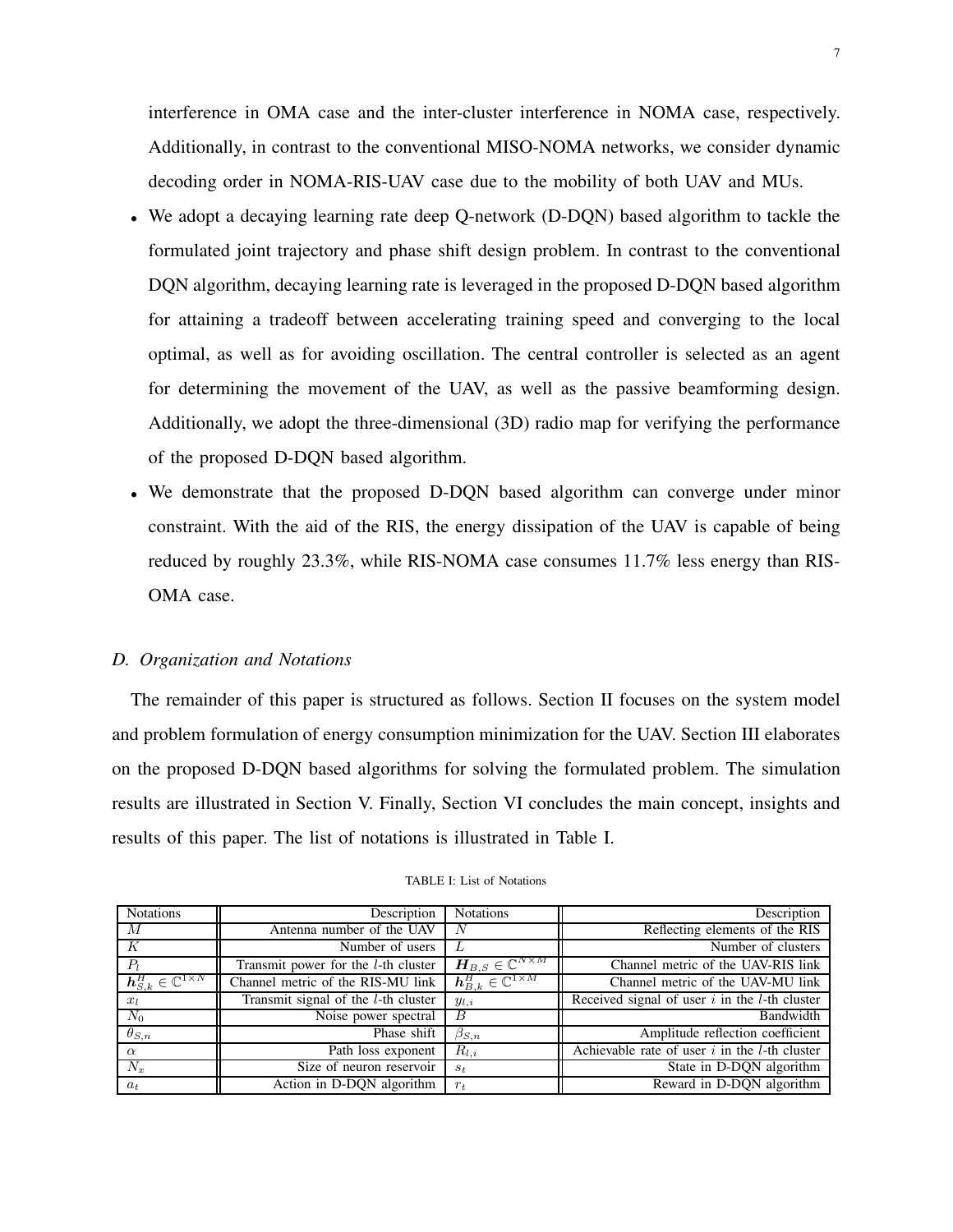## II. SYSTEM MODEL AND PROBLEM FORMULATION

# *A. System Model*

We consider the downlink MISO communications in a particular area, where terrestrial infrastructures are destroyed due to natural disaster or had not been installed. As illustrated in Fig.1, an UAV equipped with  $M$  antenna is employed for providing wireless service for a total number of K single-antenna users. In this paper, all MUs are considered as roaming around in this area. In an effort to enhance the quality of wireless service by forming concatenated virtual LoS propagation between the UAV and the users via passively reconfiguring their incident signals, it is assumed that an RIS is employed on the facade of a particular high-rise building [26–28], while the RIS is equipped with a number of  $N$  reflecting elements.

Remark 1. *Since all users are roaming continuously, the UAV has to be periodically repositioned according to the mobility of users for establishing LoS wireless links. With the aid of RIS, one can adjust the phase shift of the RIS instead of controlling the movement of UAV for forming concatenated virtual LoS propagation between the UAV and the users, which, in turn, leads to the reduction of UAV's energy dissipation.*

In contrast to the conventional MISO networks, the received signal consists of two parts, namely signals of direct link (UAV-MU link) and reflecting link (UAV-RIS-MU link). Denote  $H_{U,S} \in \mathbb{C}^{N \times M}$ ,  $\mathbf{h}_{S,k}^H \in \mathbb{C}^{1 \times N}$  as the channel of UAV-RIS link,  $\mathbf{h}_{S,k}^H \in \mathbb{C}^{1 \times N}$  as the channel of RIS-MU link, and  $h_{U,k}^H \in \mathbb{C}^{1 \times M}$  as the channel of UAV-MU link, while  $k \in \mathcal{K}$ ,  $|\mathcal{K}| = K$  and  $n \in \mathcal{N}$ ,  $|\mathcal{N}| = N$ . Denote  $\mathbf{h}^H$  as the conjugate transpose of matrix  $\mathbf{h}$ .

Denote  $\Theta = [\Theta_1, \cdots, \Theta_n, \cdots, \Theta_N]$  and  $\Theta_n = \beta_n e^{j\theta_n}$ , where  $\theta_n \in [0, 2\pi]$  represents the phase shift, while  $\beta_n \in [0, 1]$  denotes the amplitude reflection coefficient [12, 29]. Before design the passive phase shift of the RIS, the active beamforming design for the UAV has to be considered. In this paper, we adopt a zero-forcing precoding method for designing the active beamforming at the UAV. Our future work will consider the problem of jointly optimizing the active and passive beamforming.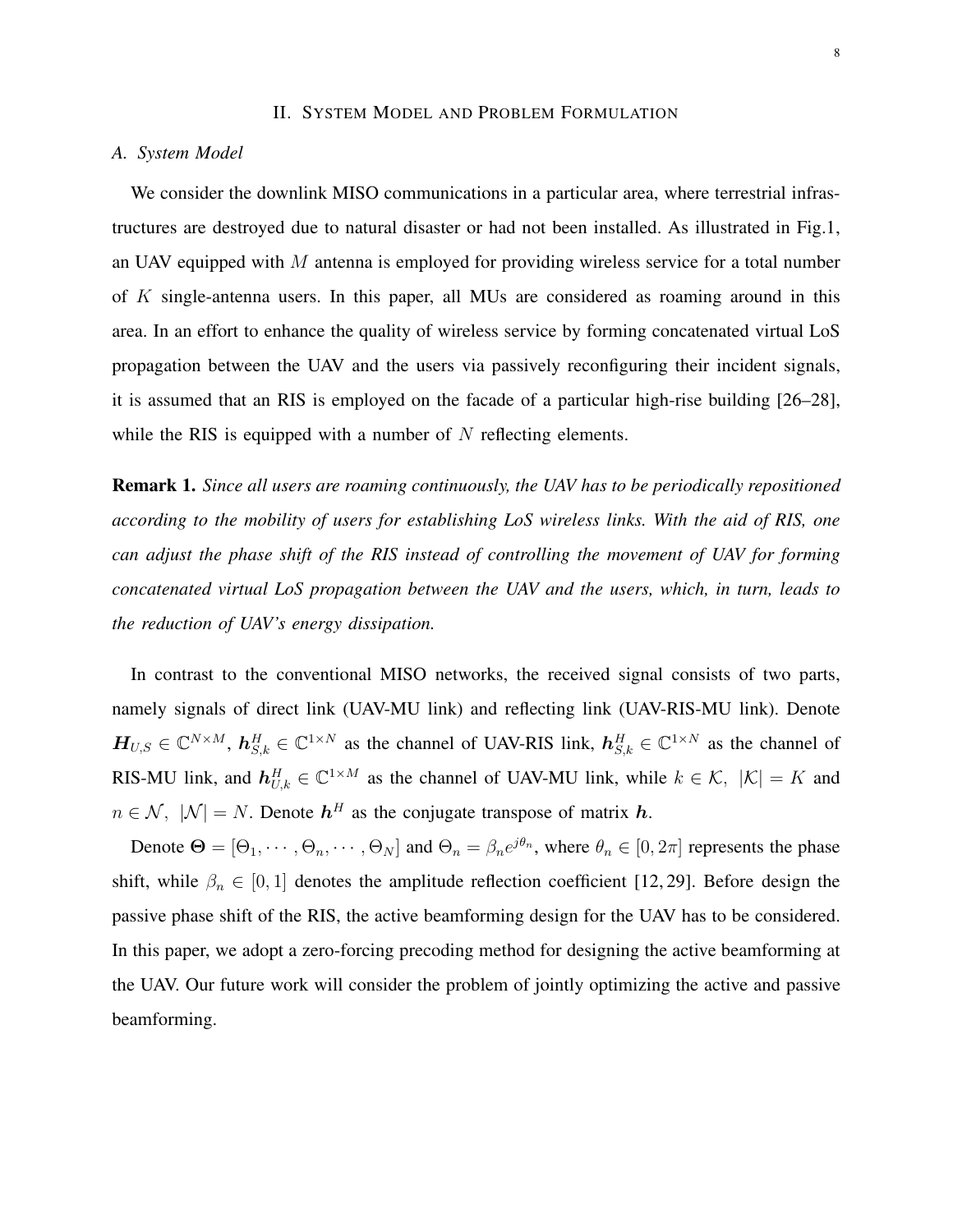

Fig. 1: Illustration of RIS in UAV-enabled wireless networks.

## *B. Channel Model*

In terms of the channel model between the UAV and MUs, we consider the UAV channel model provided by the 3GPP specifications [30], in which the path loss is stochastically determined by LoS and non-line-of-sight (NLoS) link states. The LoS and NLoS propagation are decided by the UAV's altitude, the distance between the UAV and the associated users, as well as the carrier frequency. The path loss for the UAV-MU link of MU  $k$  can be expressed as

$$
L_k = \begin{cases} 30.9 + (22.25 - 0.5\log_{10}h) \log_{10}d_k + 20\log_{10}f_c, & \text{if LoS link,} \\ \max\left\{L_k^{\text{LoS}}, 32.4 + (43.2 - 7.6\log_{10}h) \log_{10}d_k + 20\log_{10}f_c\right\}, & \text{if NLoS link,} \end{cases}
$$
(1)

where h denotes the altitude of the UAV,  $f_c$  represents the carrier frequency,  $L_k^{\text{LoS}}$  is the path loss for the LoS link.

The LoS propagation state are stochastically determined by the LoS probability  $P_{\text{LoS}}$ , described as

$$
P_{\text{LoS}} = \begin{cases} 1, & \text{if } \sqrt{d_k^2 - h^2} \le d_0, \\ \frac{d_0}{\sqrt{d_k^2 - h^2}} + \exp\left\{ \left( \frac{-\sqrt{d_k^2 - h^2}}{p_1} \right) \left( 1 - \frac{d_0}{\sqrt{d_k^2 - h^2}} \right) \right\}, & \text{if } \sqrt{d_k^2 - h^2} > d_0, \end{cases} \tag{2}
$$

where  $d_0 = \max[294.05\log_{10}h - 432.94, 18]$ , while  $p_1 = 233.98\log_{10}h - 0.95$ . Thus, the NLoS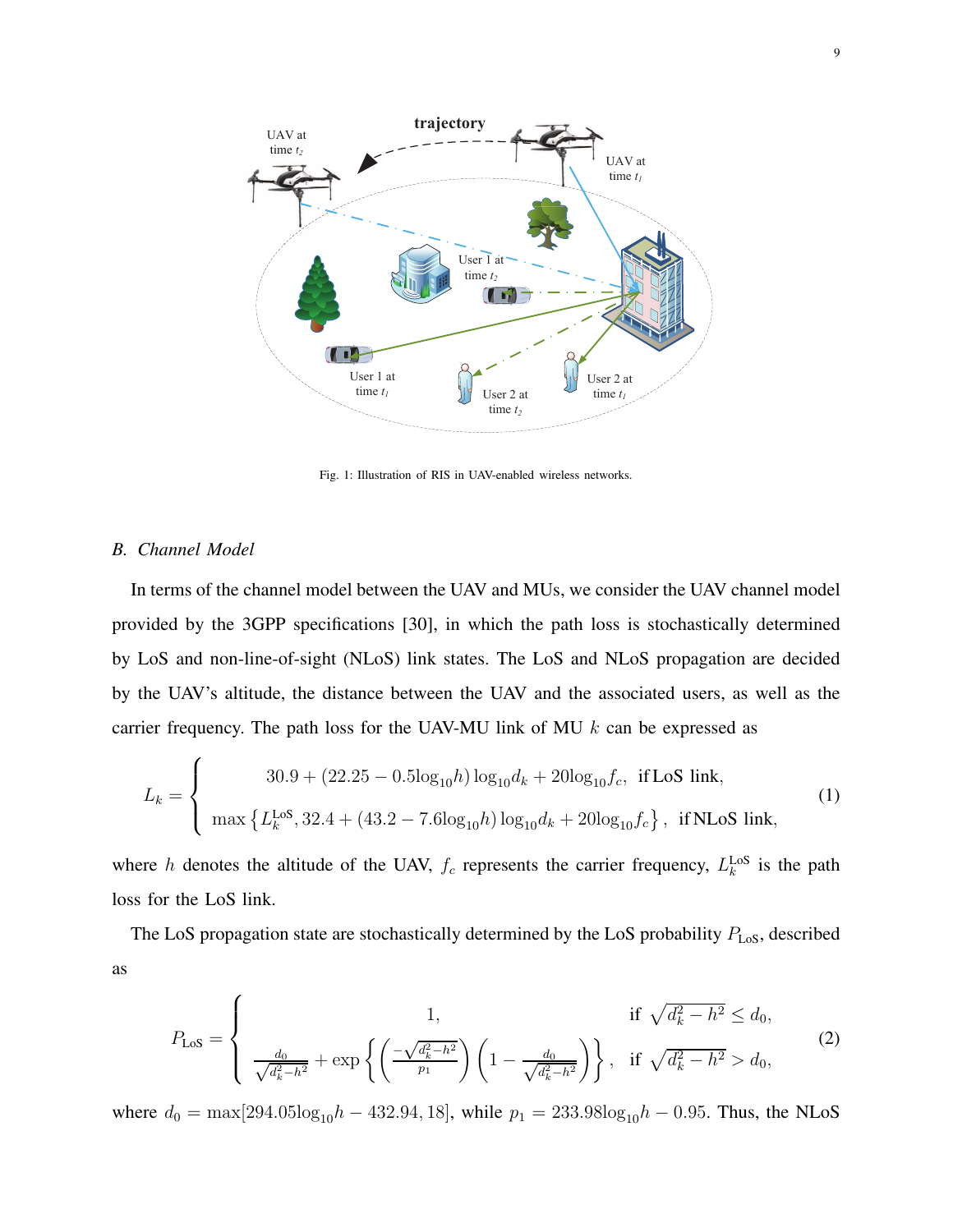probability can be calculated as  $P_{\text{NLoS}} = 1 - P_{\text{LoS}}$ .

In equation (1), the distance from the UAV to MU  $k$  at time  $t$  can be calculated as

$$
d_k = \sqrt{h^2 + [x_{\text{UAV}} - x_k]^2 + [y_{\text{UAV}} - y_k]^2}.
$$
 (3)

The channel between the UAV and MU  $k$  at time  $t$  is given by

$$
G_k = h_k \cdot 10^{-L_k/10},\tag{4}
$$

where  $h_k$  represents the fading coefficient.

It is worth noting that the acquisition of timely and accurate CSI becomes challenging due to the reason that RISs are not capable of performing active transmission/reception and signal processing. Hence our future work would consider investigating the open problem of CSI acquisition. The UAV-RIS channel is similar generated by following the above procedure of the UAV-MU channel. In terms of the channel model of RIS-MU link, the path loss from the RIS to MUs can be modeled as  $\eta(d_{\text{RIS-MU}}) = C_0 \left( \frac{d_{\text{RIS-MU}}}{d_0} \right)$  $d_0$  $\int_{0}^{-\alpha_{\text{RIS-MU}}}$  [28], where  $C_0$  represents the path loss in the condition of  $d_0 = 1$  meters (m),  $d_{RIS-MU}$  denotes the distance between the RIS and MUs, and  $\alpha_{RIS-MU}$  represents the path loss exponent.

## *C. 3D radio map reconstruction and user mobility*

In this subsection, we model the urban city environment as a set of buildings, where each building is modeled as a set of cubes. As shown in Fig.2, a cylindrical building can be geometrically constructed by a large number of long cubes, while each cube can be described by 4 line segments and its height. In this case, we can determine whether the UAV-MU link is blocked (NLoS) by calculating if the line segment joining the UAV and the MU penetrate one of these cubes.

Remark 2. *Given the coordinates of the UAV and a particular MU, the link between them can be distinguished as LoS or NLoS propagation.*

In terms of the user mobility, the wide use of online social networks over smart-phones has accumulated a rich set of geographical data that describes the anonymous users' mobility in the physical world. The users' locations can be predicted by mining data from social networks,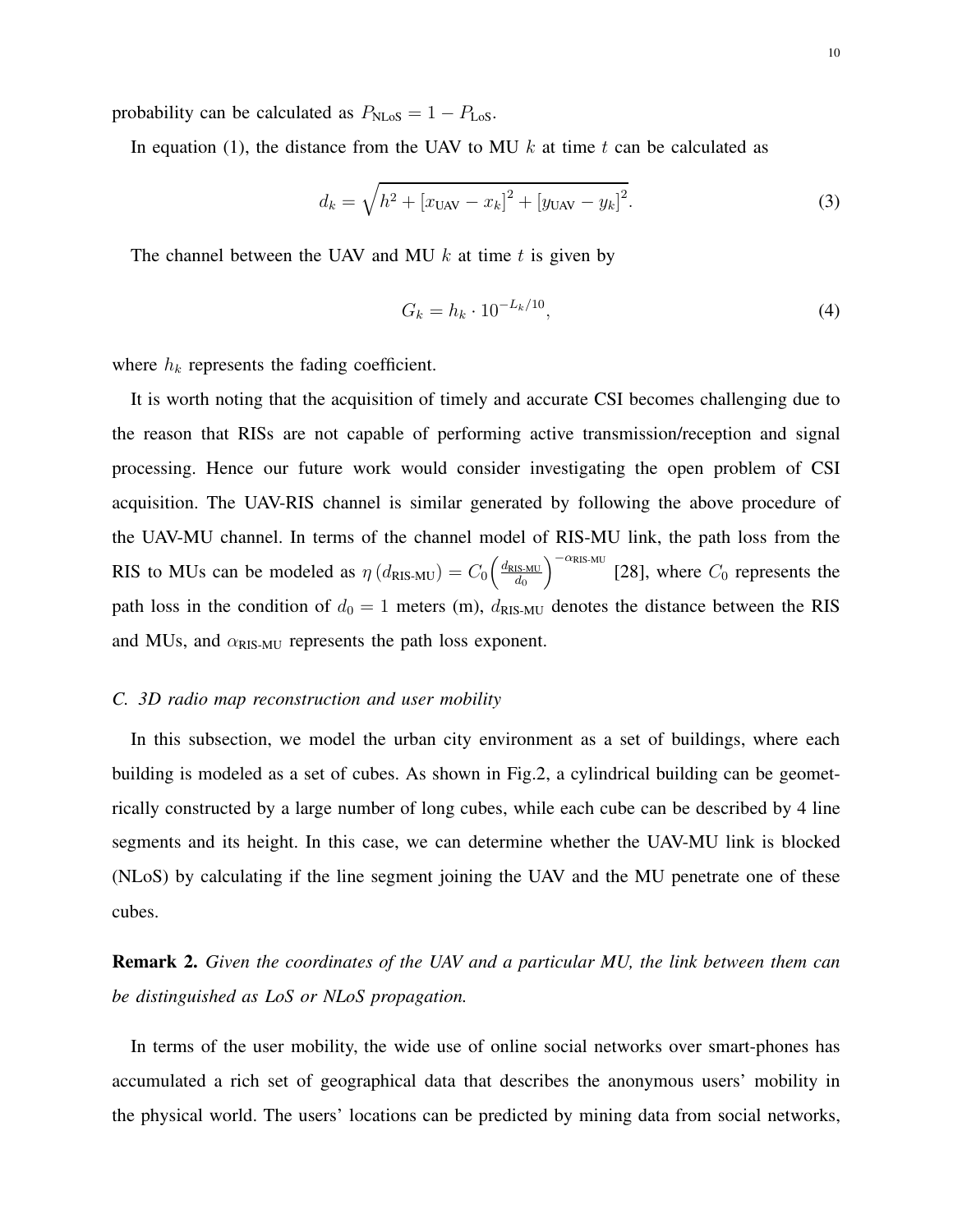

Fig. 2: 3D radio map of a dense urban area.

Fig. 3: 2D radio map of a dense urban area.

given that the observed movement is associated with certain reference locations. One of the most effective method of collecting position information relies on the Twitter API. When Twitter users tweet, their GPS-related position information is recorded by the Twitter API and it becomes available to the general public [4]. Indeed, the prediction accuracy of the users' location is essential for the design of RIS-UAV enabled wireless networks. Collecting and processing data gleaned from online social networks is of lower complexity than other localization methods, such as channel estimation. Thus, we can strike an accuracy vs complexity tradeoff. Additionally, the prediction accuracy can be improved by collecting a user's current position more frequently, which requires for additional communication resources.

## *D. Energy Dissipation Model for the UAV*

The total energy dissipated by a rotary-wing UAV consists of two aspects, the communicationrelated energy consumption and the propulsion-related energy consumption. The first component is dissipated for radiation, signal procession and hardware circuitry, while the other one is dissipated for supporting the hovering and mobility of the UAV. It is worth noting that, the propulsion-related energy consumption accounted for the vast majority of the total energy consumption(Usually more than 95%). For the rotary-wing UAV, the energy consumption is related to its velocity and acceleration.

In terms of the energy dissipation model for a rotary-wing UAV, the propulsion energy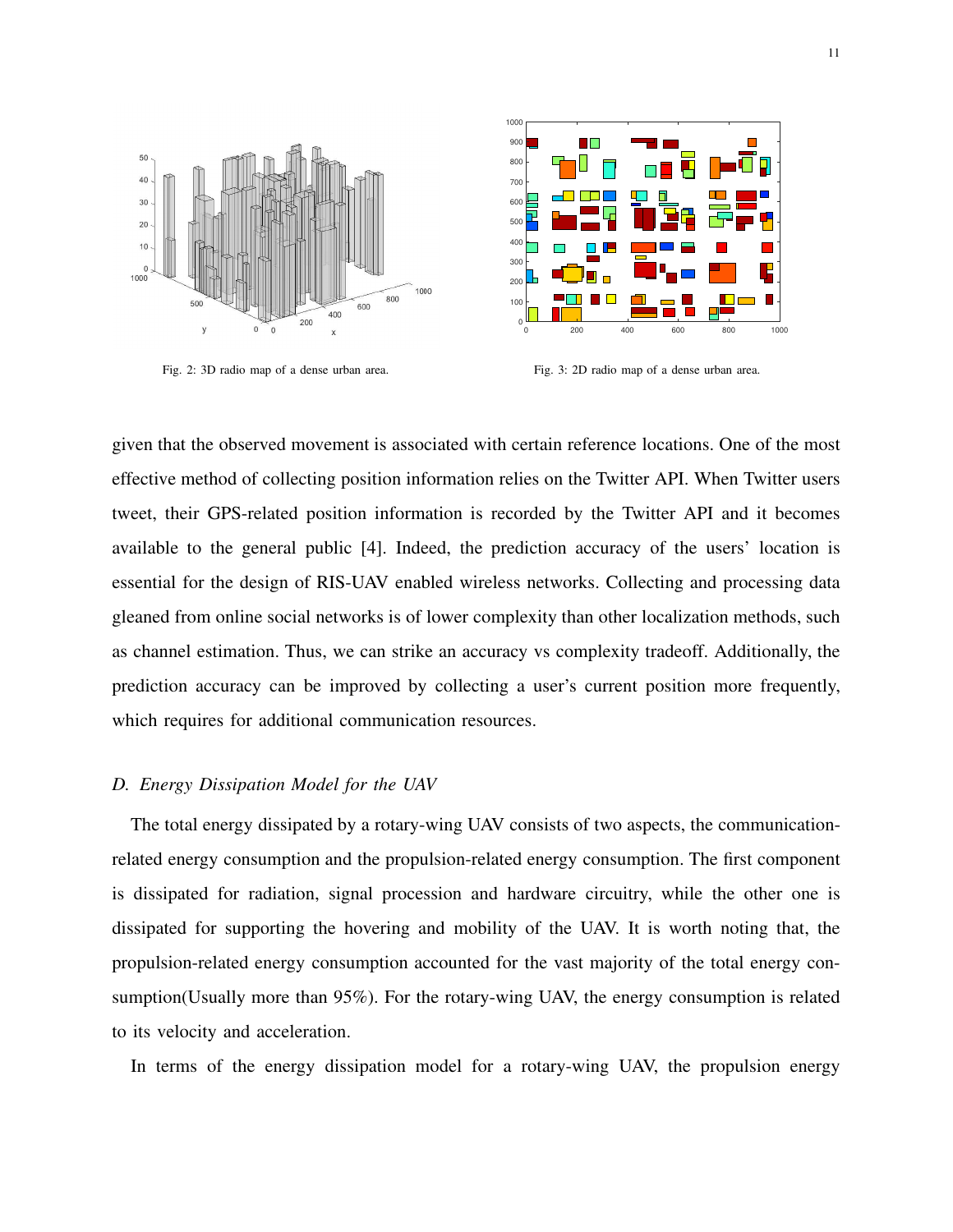$$
\bar{E}(t) = \frac{1}{T_r} \cdot \sum_{t=nT_r}^{(n+1)T_r} E_b \left( 1 + \frac{3v^2(t)}{U_{\text{tip}}^2} \right) + \frac{1}{T_r} \cdot \sum_{t=nT_r}^{(n+1)T_r} E_i \left( \sqrt{1 + \frac{v^4(t)}{4v_0^4}} - \frac{v^2(t)}{2v_0^2} \right)
$$
\n
$$
+ \frac{1}{T_r} \cdot \sum_{t=nT_r}^{(n+1)T_r} \frac{1}{2} f_d \rho s A v^3(t),
$$
\n(5)

where  $E_b = \frac{\delta}{8}$  $\frac{\delta}{8} \rho s A \Omega^3 R^3$  represents the blade profile power of the UAV in hovering status with s denoting the fuselage drag ratio and rotor solidity,  $\rho$  representing the air density,  $\delta$  is the profile drag coefficient, A implying the total propeller area, while  $\Omega$  indicates the blade angular velocity, R is the full rotor blade of radius.  $E_i = (1 + \kappa) \frac{W^{3/2}}{\sqrt{2\rho A}}$  denotes the induced power of the UAV in hovering status with  $\kappa$  denoting the incremental correction factor to induced power, W denoting the weight of the UAV. Finally,  $v_0$  is mean rotor induced velocity in hovering status,  $f_d$  denotes the fuselage drag ratio.

# *E. Signal Model for OMA Scheme*

By considering the linear transmit pre-coding at the UAV, the transmitting signal from the UAV in OMA case are given by

$$
\boldsymbol{x} = \sum_{k=1}^{K} \sqrt{p_k} \boldsymbol{g}_k s_k,
$$
\n(6)

where  $s_k$  represents the transmitted data symbol for the k-th MU with with  $k \in \mathcal{K}$ ,  $|\mathcal{K}| = K$ ,  $g_k \in \mathbb{C}^{M \times 1}$  denotes the corresponding transmit beamforming vector, and  $p_k$  represents the allocated transmit power from the UAV to the  $k$ -th MU.

The received signal of MU  $k$  is given by

$$
y_k = \left(\boldsymbol{h}_{U,k}^H + \boldsymbol{h}_{S,k}^H \boldsymbol{\Theta} \boldsymbol{H}_{U,S}\right) \sum_{j=1}^K \sqrt{p_j} \boldsymbol{g}_j s_j + n_k, \tag{7}
$$

where  $n_k \sim \mathcal{CN}(0, \sigma_k^2)$  represents the additive white Gaussian noise (AWGN). Based on (7), the received signal-to-interference-plus-noise (SINR) of MU  $k$  can be calculated as follow

$$
\gamma_k = \frac{p_k \left| \left[\mathbf{h}_{U,k}^H + \mathbf{h}_{S,k}^H \boldsymbol{\Theta} \mathbf{H}_{U,S} \right] \mathbf{g}_k \right|^2}{\sum\limits_{j \neq k} p_j \left| \left[\mathbf{h}_{U,j}^H + \mathbf{h}_{S,j}^H \boldsymbol{\Theta} \mathbf{H}_{U,S} \right] \mathbf{g}_j \right|^2 + \sigma_k^2}.
$$
\n(8)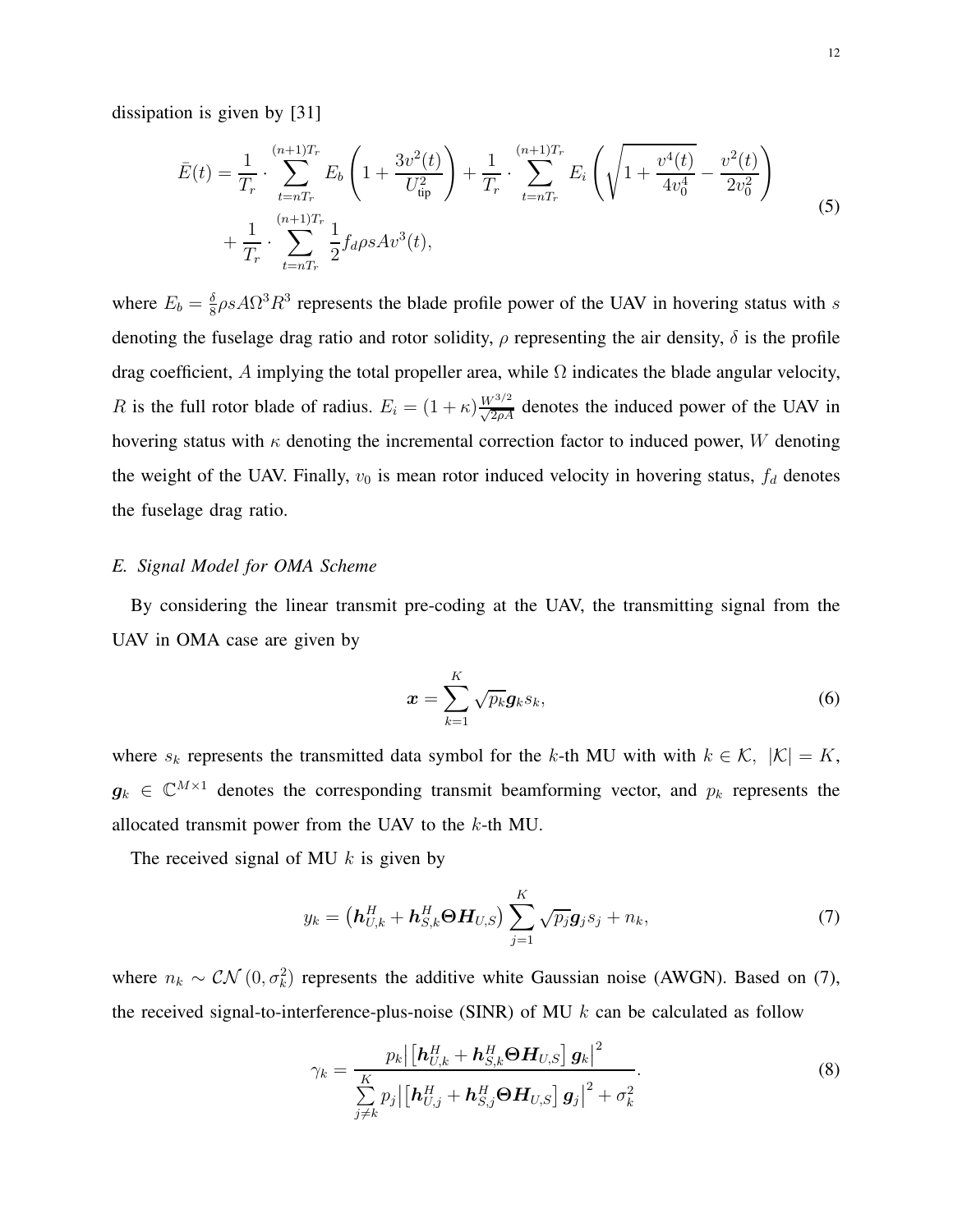To eliminate the multiuser interference, zero-forcing (ZF)-based linear pre-coding method is invoked at the UAV  $[14]^3$ . Denote  $h_j^H$ ,  $j \in \mathcal{K}$  be the combined channel of the j-th MU, the precoding metrics can be expressed as

$$
\begin{cases}\n\left[\boldsymbol{h}_{U,j}^{H} + \boldsymbol{h}_{S,j}^{H}\boldsymbol{\Theta}\boldsymbol{H}_{U,S}\right]\boldsymbol{g}_{k} = 0, & \forall j \neq k, j \in \mathcal{K}, \\
\left[\boldsymbol{h}_{U,k}^{H}(t) + \boldsymbol{h}_{S,k}^{H}\boldsymbol{\Theta}\boldsymbol{H}_{U,S}\right]\boldsymbol{g}_{k} = 1, & j = k.\n\end{cases}
$$
\n(9)

Denote  $\bm{H}^H = \bm{H}_{\text{UAV-MU}}^H + \bm{H}_{\text{RIS-MU}}^H \bm{\Theta}_l \bm{H}_{\text{UAV-RIS}}^H$ , where we have  $\bm{H}_{\text{UAV-MU}}^H = \left[\bm{h}_{U,1},\cdots,\bm{h}_{U,K}\right]^H$ and  $\bm{H}_{\text{RIS-MU}}^H = [\bm{h}_{S,1}, \cdots, \bm{h}_{S,K}]^H$ . Thus, the transmit pre-coding metric  $\bm{G} = [\bm{g}_1, \cdots, \bm{g}_K]$  can be derived by the pseudo-inverse of the combined channel  $H<sup>H</sup>$ , which can be expressed as

$$
G = H(H^H H)^{-1}.
$$
 (10)

Thus, the instantaneous transmit rate of the  $k$ -th MU at timeslot t in OMA case can be expressed as

$$
R_k = B_k \log_2 \left( 1 + \gamma_k \right) = B_k \log_2 \left( 1 + \frac{p_k}{\sigma^2} \right),\tag{11}
$$

where  $B_k$  represents the bandwidth allocated by UAV to the  $k$ -th MU.

#### *F. Signal Model for NOMA Scheme*

By invoking NOMA technique instead of OMA technique, the spectrum efficiency can be further improved. The transmit signal from the UAV to the  $l$ -th cluster is given by

$$
x_l(t) = \sqrt{\alpha_{l,a}(t)} s_{l,a}(t) + \sqrt{\alpha_{l,b}(t)} s_{l,b}(t), \qquad (12)
$$

where  $s_{l,a}$  and  $s_{l,b}$  represent the signals for MU a and MU b in the same cluster, respectively. Since the concept of NOMA technique is superimposing the signals of two associated users at different power levels, we denote  $\alpha_{l,a}$  and  $\alpha_{l,b}$  as the power allocation factors for MU a and MU

<sup>&</sup>lt;sup>3</sup>In this paper, the active beamforming is decided by ZF precoding method. Optimizing the precoding matrix by machine learning algorithms will be considered in our future work.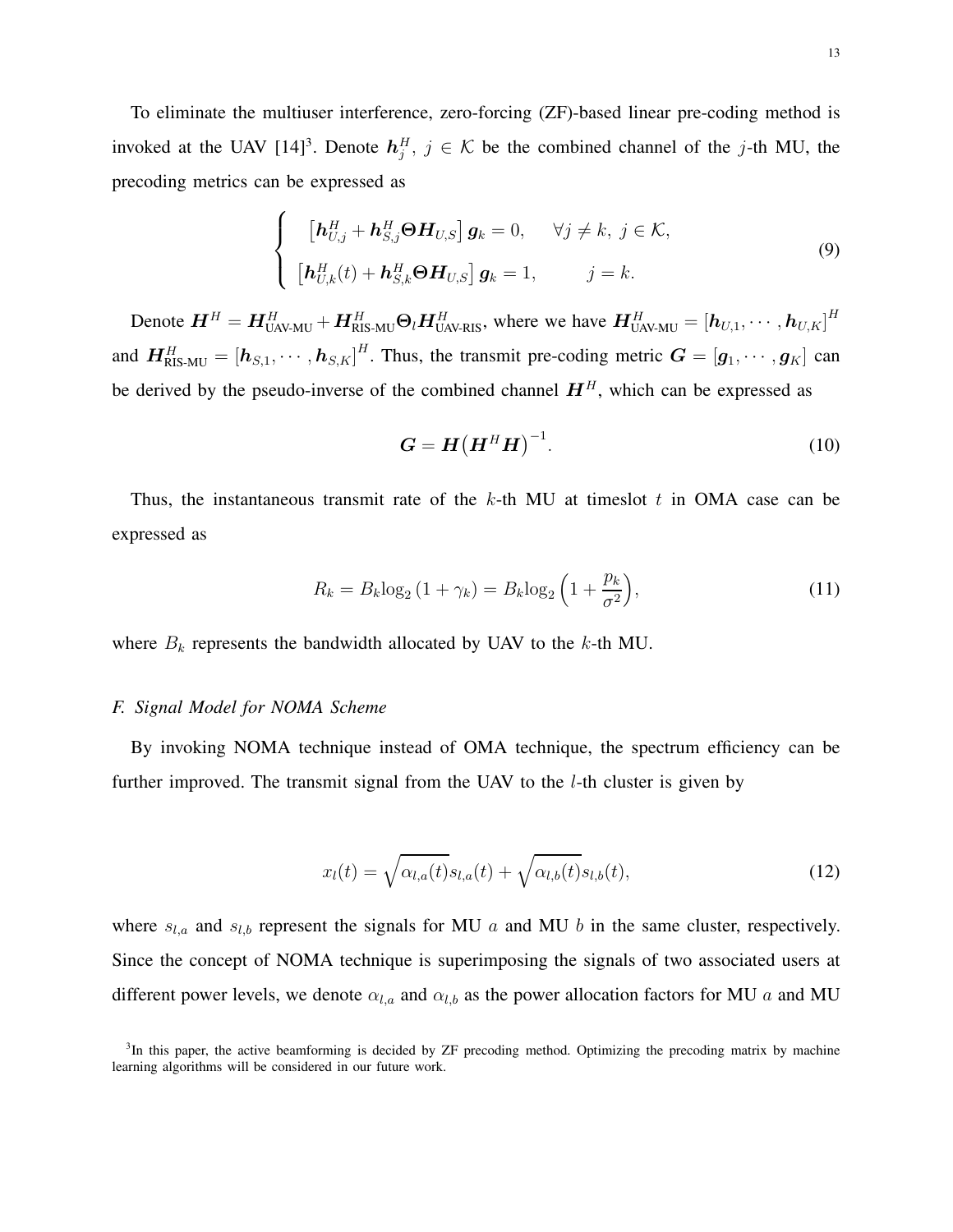b, respectively. Naturally, the power allocation factors satisfy  $\alpha_{l,a} + \alpha_{l,b} = 1$ . Hence, the received signal of a particular MU i in cluster  $l$  can be calculated as

$$
y_{l,i} = \left(\mathbf{h}_{U,l,i}^H + \mathbf{h}_{S,l,i}^H \mathbf{\Theta}_S \mathbf{H}_{U,S}\right) \sum_{l=1}^L \mathbf{w}_l x_l + n_{l,i}, \qquad (13)
$$

where  $w_l$  represents the precoding vector of cluster  $l$ .

In the NOMA case, each MU in the same cluster adopts SIC method for removing the intracluster interference [32, 33]. The strong MU in the cluster is capable of removing the intra-cluster interference caused by the weak MU with the aid of SIC method. On the other hand, the weak MU is designed to decode the received signal directly without invoking SIC [21, 34]. Denote MU a as the strong user in cluster l. Thus, the received signal of MU a can be expressed as

$$
y_{l,a} = \left(\boldsymbol{h}_{U,l,a}^H + \boldsymbol{h}_{S,l,a}^H \boldsymbol{\Theta}_S \boldsymbol{H}_{U,S}\right) \boldsymbol{w}_l \left(\sqrt{\alpha_{l,a}} s_{l,a} + \sqrt{\alpha_{l,b}} s_{l,b}\right) + \left(\boldsymbol{h}_{U,l,a}^H(t) + \boldsymbol{h}_{S,l,a}^H \boldsymbol{\Theta}_S \boldsymbol{H}_{U,S}\right) \sum_{j=1,j\neq l}^L \boldsymbol{w}_j x_j + n_{l,a},
$$
\n(14)

where  $\begin{pmatrix} \boldsymbol{h}_{U,l,a}^H + \boldsymbol{h}_{U,l,a}^H \boldsymbol{\Theta}_S \boldsymbol{H}_{U,S} \end{pmatrix} \;\; \sum\limits_{i=1}^L \;$  $j=1,j\neq l$  $w_jx_j$  denotes the inter-cluster interference in multi-cell NOMA networks,  $(h_{U,l,a}^H + h_{S,l,a}^H \Theta_S H_{U,S}) w_l \sqrt{a_{l,b}} s_{l,b}$  represents the intra-cluster interference.

In the same manner with OMA case, ZF precoding approach is leveraged for eliminating the inter-cluster interference for the strong user [14, 35, 36]. Although the dirty paper coding (DPC) is proved to achieve the maximum capacity in multi-user MIMO-NOMA system, it is non-trivial to be implemented in practice for the reason that it adopts brute-force searching. Thus, ZFbased linear precoding method, which is of a low complexity is employed. The corresponding ZF pre-coding constraints can be expressed as

$$
\begin{cases}\n\left[\boldsymbol{h}_{U,j}^{H} + \boldsymbol{h}_{S,j}^{H} \boldsymbol{\Theta}_{S} \boldsymbol{H}_{U,S}\right] \boldsymbol{w}_{l} = 0, & \forall j \neq l, j \in \mathcal{L}, \\
\left[\boldsymbol{h}_{U,l}^{H} + \boldsymbol{h}_{S,l}^{H} \boldsymbol{\Theta}_{S} \boldsymbol{H}_{U,S}\right] \boldsymbol{w}_{l} = 1, & j = l.\n\end{cases}
$$
\n(15)

The same like OMA case, the optimal transmit pre-coding metric  $W = [\mathbf{w}_1, \dots, \mathbf{w}_L]$  can also be calculated by the pseudo-inverse of the combined channel  $H<sup>H</sup>$ , which can be expressed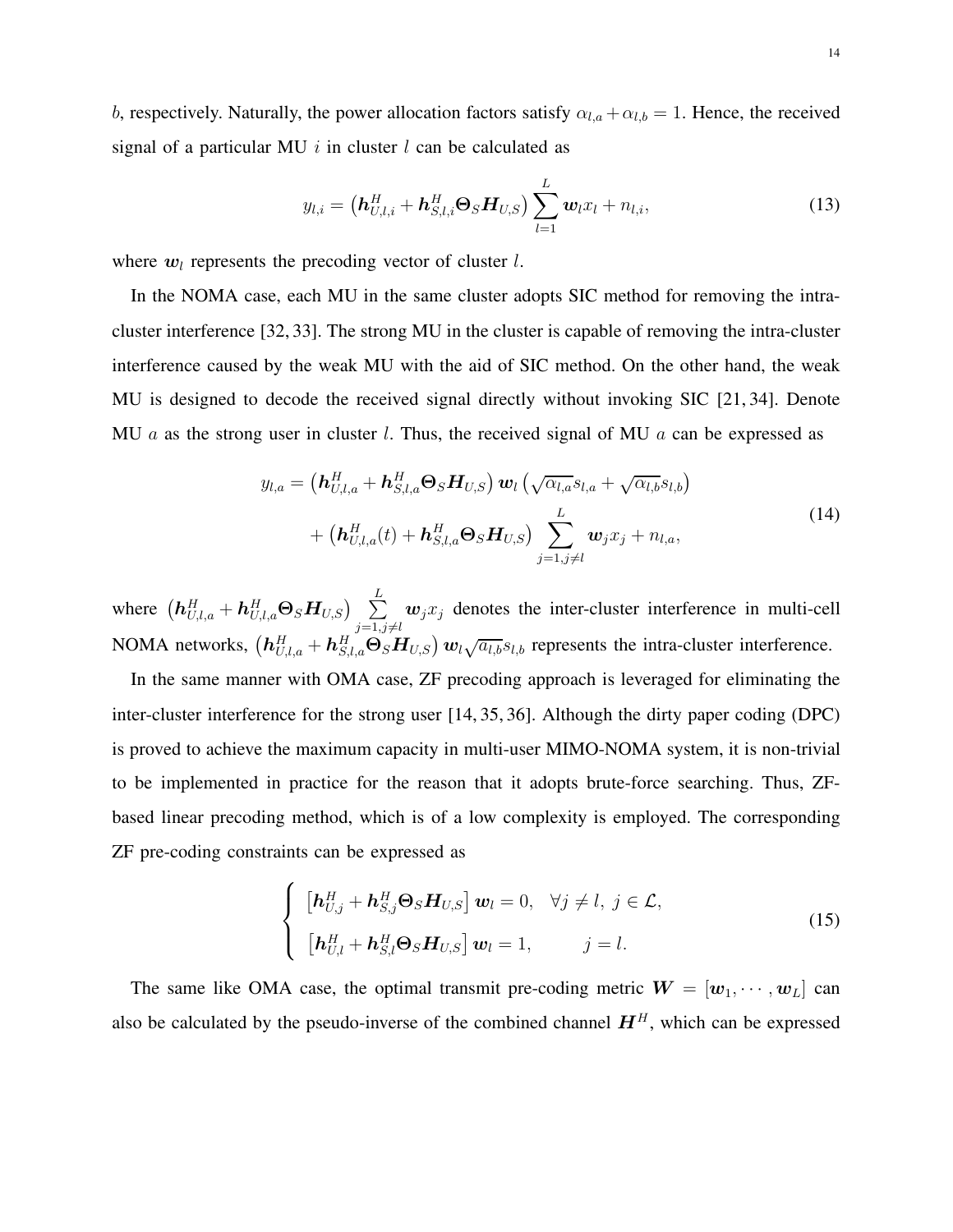as

$$
\mathbf{W} = \mathbf{H} \left( \mathbf{H}^H \mathbf{H} \right)^{-1}.
$$
 (16)

With the aid of ZF precoding method, the inter-cluster interference suffered by the strong users can be removed, while the intra-user interference can also be removed with the aid of successful SIC. However, the weak still suffers the inter-cluster interference. Therefore, the received signal of the strong user can be calculated as

$$
y_{l,a} = \left(\boldsymbol{h}_{U,l,a}^H + \boldsymbol{h}_{S,l,b}^H \boldsymbol{\Theta}_S \boldsymbol{H}_{U,S}\right) \boldsymbol{w}_l \sqrt{\alpha_{l,a}} s_{l,a} + n_{l,a}, \qquad (17)
$$

while the received signal of the weak user can be calculated as

$$
y_{l,b} = \left(\boldsymbol{h}_{U,l,b}^H + \boldsymbol{h}_{S,l,b}^H \boldsymbol{\Theta}_S \boldsymbol{H}_{U,S}\right) \boldsymbol{w}_l \left(\sqrt{\alpha_{l,a}} s_{l,a} + \sqrt{\alpha_{l,b}} s_{l,b}\right) + \left(\boldsymbol{h}_{U,l,b}^H + \boldsymbol{h}_{S,l,b}^H \boldsymbol{\Theta}_S \boldsymbol{H}_{U,S}\right) \sum_{j=1,j\neq l}^L \boldsymbol{w}_j x_j + n_{l,b}.
$$
\n(18)

Therefore, the received SINR for both strong user and weak user can be expressed as

$$
\gamma_{l,a} = \frac{\left| \left( \boldsymbol{h}_{U,l,a}^H + \boldsymbol{h}_{S,l,a}^H \boldsymbol{\Theta}_S \boldsymbol{H}_{U,S} \right) \boldsymbol{w}_l \sqrt{\alpha_{l,a}} s_{l,a} \right|^2}{\sigma_l^2} = \frac{\alpha_{l,a} P_l}{\sigma_l^2},
$$
(19)

and

$$
\gamma_{l,b} = \frac{|\boldsymbol{h}_{l,b}\boldsymbol{w}_l|^2 \alpha_{l,b} P_l}{|\boldsymbol{h}_{l,b}\boldsymbol{w}_l|^2 \alpha_{l,b} P_l + \left|\boldsymbol{h}_{l,b} \sum_{j=1,j\neq l}^L \boldsymbol{w}_l x_j\right|^2 + \sigma_l^2},\tag{20}
$$

where  $\boldsymbol{h}_{l,b} = \boldsymbol{h}_{U,l,b}^H + \boldsymbol{h}_{S,l,b}^H \boldsymbol{\Theta}_S \boldsymbol{H}_{U,S}.$ 

Remark 3. *In contrast to the conventional NOMA systems, for MISO-NOMA networks, the decoding order cannot be decided directly by the order of MUs' channel gains, another decoding rate constraint needs to be satisfied for guaranteeing successful SIC. Additionally, by integrating RISs in the MISO-NOMA system, the channel response is also modified by RISs. Thus, the decoding order constraint in this paper has to be satisfied at each timeslot.*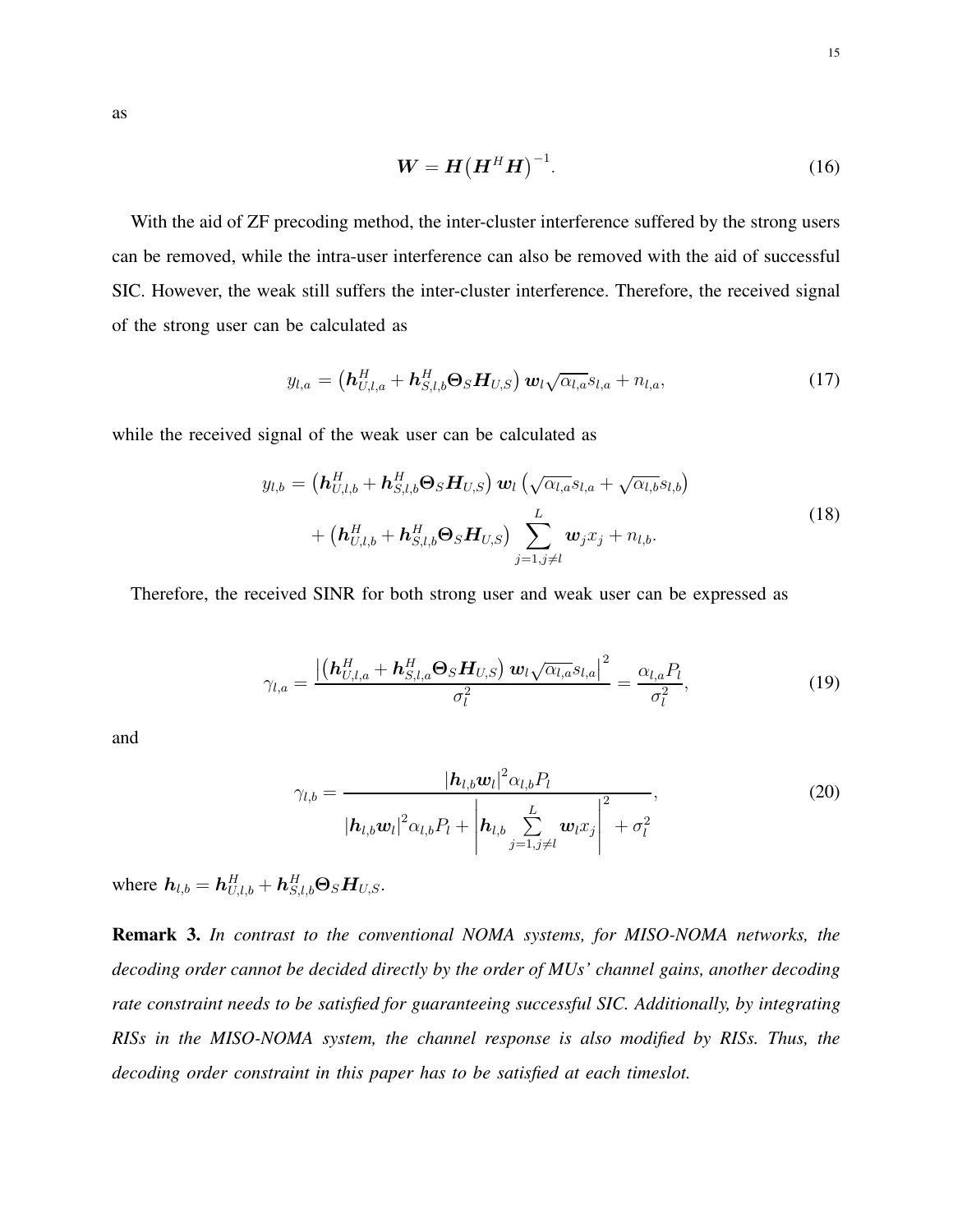The decoding rate condition is given by  $\gamma_{l,b\to l,a} \geq \gamma_{l,b\to l,b}$ ,  $\pi_l(a) \geq \pi_l(b)$  [37], where  $\gamma_{l,b\to l,a}$ denotes the SINR of user a to decode user b.

Since both the UAV and MUs are considered as roaming continuously, the decoding order has to be re-determined at each timeslot to adapt to the dynamic environment.

# *G. Problem Formulation*

We are interested in minimizing the energy consumption of the UAV while guaranteeing the wireless service quality from the UAV to the users at each timeslot by jointly optimizing the phase shift metric of the RIS, the movement of the UAV, the power allocation from the UAV to MUs, and the dynamic decoding order. Denote  $\boldsymbol{\theta} = [\theta_1(t), \cdots, \theta_n(t), \cdots, \theta_N(t)]$ ,  $\boldsymbol{P} =$  $[p_1(t), \cdots, p_k(t), \cdots, p_K(t)]$  and  $\mathbf{Q} = [x_{UAV}(t), y_{UAV}(t)]^T$ . Thus, the optimization problem can be formulated as

$$
\min_{\theta, P, Q} E_{\text{UAV}} = \sum_{t=0}^{T} \bar{E}(t) \tag{21a}
$$

$$
\text{s.t.} \qquad R_k(t) \ge R_k^{\min}(t), \forall k, \forall t,
$$
\n<sup>(21b)</sup>

$$
|\phi_n(t)| = 1, \forall n, \forall t,
$$
\n(21c)

$$
x_{\min} \le x_{\text{UAV}}(t) \le x_{\max}, y_{\min} \le y_{\text{UAV}}(t) \le y_{\max}, \forall t,
$$
\n(21d)

$$
R_{l,b\to l,a}(t) \ge R_{l,b\to l,b}(t), \pi_l(a) \ge \pi_l(b), \forall l,
$$
\n(21e)

$$
\operatorname{tr}\left(\boldsymbol{P}\big(\boldsymbol{H}^{H}\boldsymbol{H}\big)^{-1}\right) \leq P_{\max}, \forall k, \forall t,\tag{21f}
$$

where (21b) represents that the data demand of all MUs has to be satisfied at each timeslot, while  $R_k^{\text{min}}(t)$  denotes the minimal data rate requirement constraint for any MU. (21c) denotes that the passive beamforming constraint of the RIS need to be satisfied when controlling its phase shift. (21d) formulates the altitude bound of UAVs, which indicates that the UAV can only move in this particular area. (21e) is the decoding order constraint of NOMA technique for guaranteeing successful SIC. (21f) qualifies that the total required transmit power cannot exceed the maximal power constraint of the UAV. The formulated problem is a non-convex optimization problem. Additionally, the dynamic movement of the UAV and MUs are discussed, which indicates that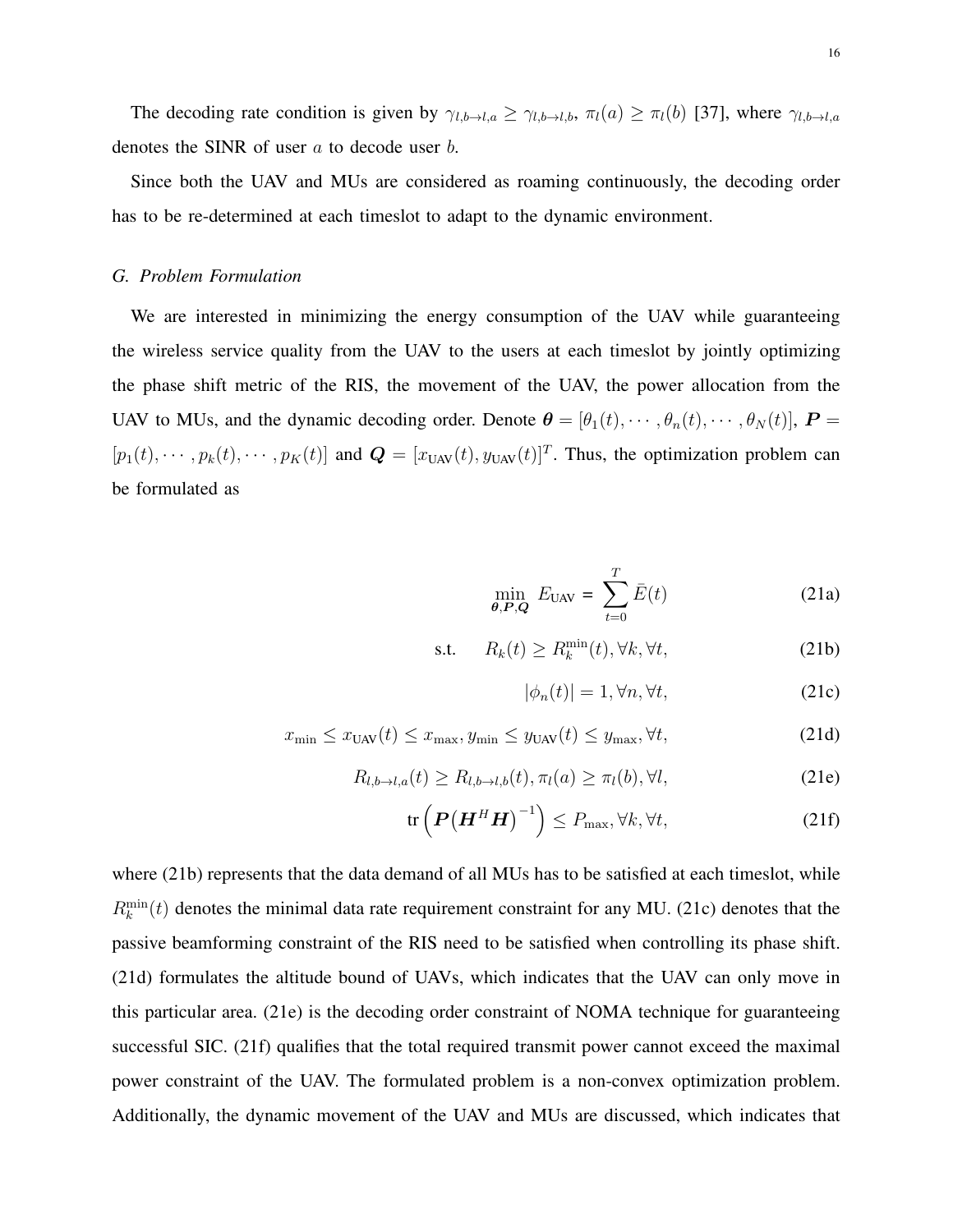the considered scenario is dynamic, which is challenging for the conventional optimization algorithms due to their failure to overcome the dynamic in the environment. Moreover, since joint trajectory design of the UAV, phase shift control of the RIS, decoding order and power allocation policy determination are planned to be optimized. The search-space is expanded as the number of parameters increases, which also makes the conventional gradient-based optimization techniques unsuitable. Therefore, RL algorithm, which empowers the agent to making decisions by learning from the environment, is invoked to solve the formulated problem.

## III. PROPOSED SOLUTIONS

In this section, we first formulate the joint phase shift control and trajectory design problem as an MDP. Afterward, we proposed a D-DQN based algorithm for tackling the formulated problem. In addition, the state space, action space, reward function design of the proposed D-DQN based algorithm are specified.

## *A. Markov Decision Process Formulation*

Before invoking RL algorithms, the formulated problem is expected to be proved to be capable of being considered as an MDP problem. It has been proved in [38] that, since the central controller makes sequential decisions, which influence the observed state (UAV's position, RIS's phase shifts, and allocated power to each MU) at next timeslot. Thus, the trajectory design and phase shift control problem for RIS-enhanced UAV-enabled wireless network can be formulated as an MDP. As illustrated in Fig. 4, the MDP is defined by the environment, the set of states  $S$ , the set of actions A and the reward function r and the state transition function  $\tau$  forms the MDP cycle. After one MDP cycle, the process transitions into a new state according to the previous state and the carried out actions.

# *B. Proposed DRL Based Phase Shift Control and Trajectory Design Algorithm*

In this subsection, a D-DQN based algorithm is introduced to determine the trajectory of the UAV and the phase shift of the RIS, while guaranteeing that all the users' data demand is satisfied. In the D-DQN based model, the central controller, which controls both the UAV and the RIS, acts as the agent. At each time slot  $t$ , the agent observes a state,  $s_t$ , from the state space,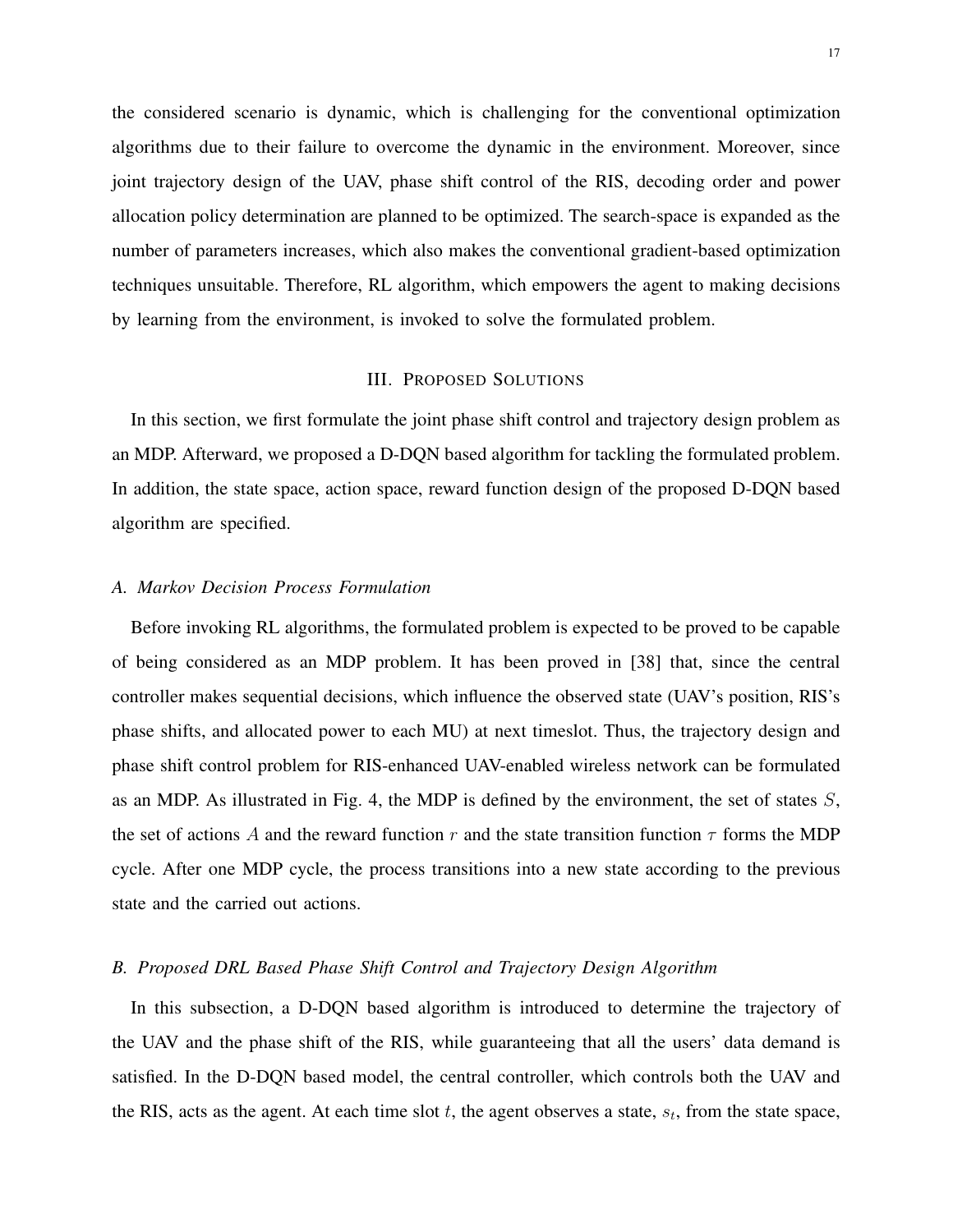

Fig. 4: MDP and DRL model for RIS-aided UAv-enabled wireless network.

S, which consists of the coordinates of both the UAV and of all the users, as well as of the phase shift of the RIS. According to the current state and decision policy  $J$ , the agent takes an action,  $a_t$ , from the action space, A, which consists of the moving directions of the UAV and the variable quantity of each reflecting element's phase shift. After carrying out actions, the agent obtains a reward/penalty  $r_t$  based on the energy consumption of the UAV and the connectivity condition. At each timeslot, a Q-value is calculated based on the current state and previously taken actions. Thus, the state, action and Q-value is stored in a Q-function,  $Q(s_t, a_t)$ , which determines the decision policy  $J$ . The aim of the D-DQN model is to enable the agent to carry out the optimal actions to maximize the long-term sum reward. The principle of the D-DQN model is maximizing the long-term sum reward instead of aiming for maximizing the reward at a particular timeslot. Thus, in the D-DQN model, the selected action may not be the optimal choice for the current timeslot, but the optimal choice for pursing long-term benefits. In this paper, the phase shift of the RIS is considered as discrete, so value-based RL algorithm is invoked. When considering continuous phase shift, policy-based algorithms or actor-critic algorithms, such as DDPG algorithm can be adopted.

At each timeslot, the Q-value and Q-function are updated based on the current state, previously taken actions and the received reward by following the below principle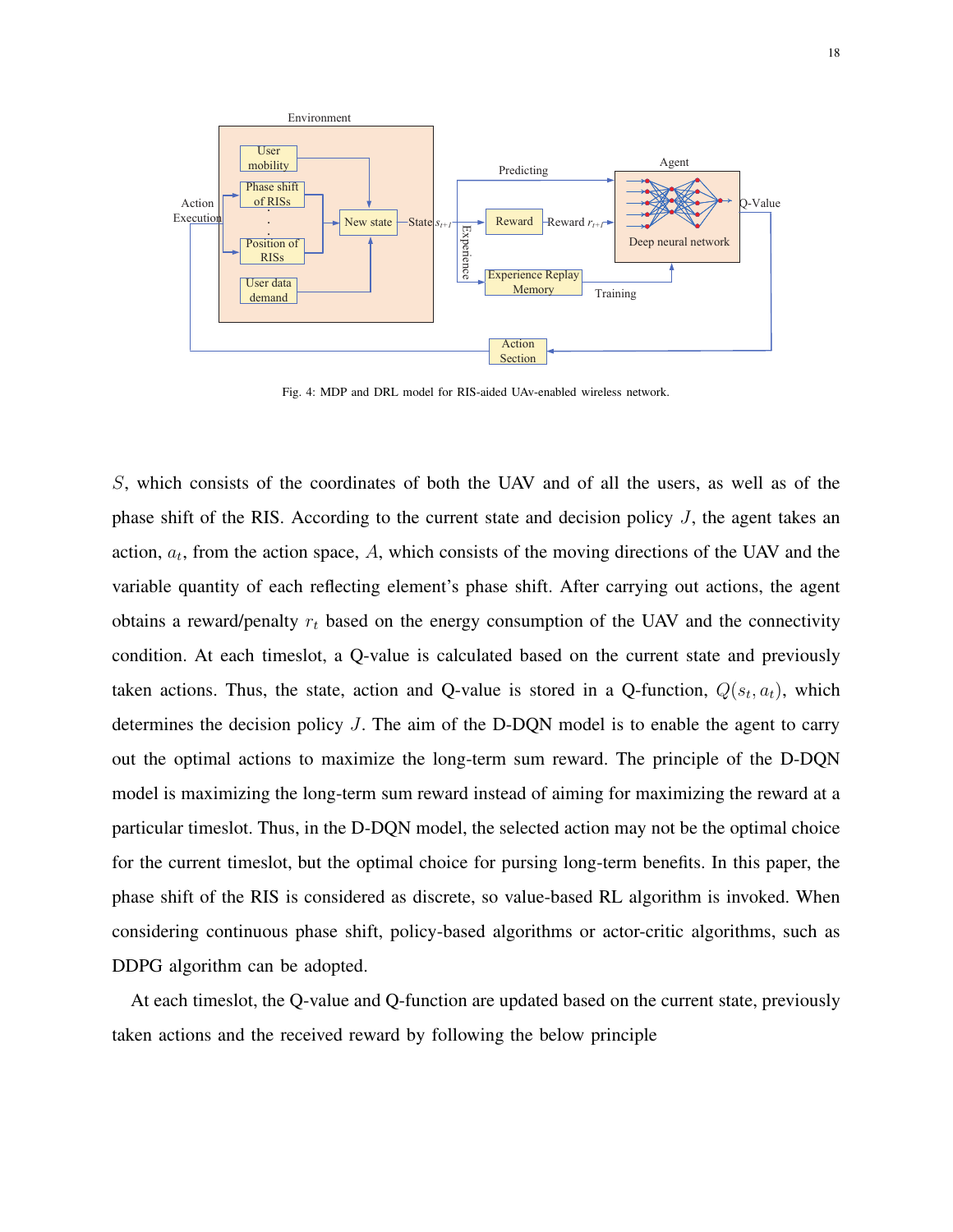Algorithm 1 D-DQN based phase shift control and trajectory design algorithm

#### Input:

Replay memory D, minibatch size n, and initial learning rate  $\alpha$ **Initialize** the replay memory D, Q-network weights  $\theta$ , weights of the target network  $\theta^* = \theta$ , and  $Q(s, a)$ . The UAV is deployed at a random point, the phase shift metric of the RIS is initially randomly decided. repeat For each episode **do**: The central controller chooses  $a_t$  uniformly with probability of  $\varepsilon$ , while chooses  $a_t$  such that  $Q_{\theta}(s_t, a_t) = \max_{a \in A} Q_{\theta}(s_t, a_t)$  with probability of  $(1 - \varepsilon)$ . The central controller observes reward  $r_t$ , The D-DQN model transfers to a new state  $s_{t+1}$ ; Store transition  $(s_t, a_t, r_t, s_{t+1})$  and sample random minibatch of transitions  $(s_i, a_i, r_i, s'_i)_{i \in n}$  from D; For each  $i \in I$ , we can obtain  $y_i = r_i + \gamma \cdot \max_{a \in A} Q_{\theta^*}(s'_i, a);$ Perform a gradient descent step  $\theta \leftarrow \theta - a_t \cdot \frac{1}{I}$  $\frac{1}{I} \sum$ i∈n  $[y_i - Q_\theta(s_i, a_i)] \cdot \nabla_\theta Q_\theta(s_i, a_i);$  $\theta \leftarrow \theta^*$ . Calculate the learning rate based on  $\alpha (n_e) = \alpha_0/1 + \eta n_e$ . end until State *s* terminates

**Return:** Q-function  $Q_{\theta}$  and policy J.

$$
Q_{t+1}(s_t, a_t) \leftarrow (1-\alpha) \cdot Q_t(s_t, a_t) + \alpha \cdot [r_t + \gamma \cdot \max_a Q_t(s_{t+1}, a)], \qquad (22)
$$

where  $\alpha$  denotes the learning rate and  $\gamma$  is the discount factor.

In (22), the reward  $r_t$  is drawn from a fixed reward distribution  $R : S \times A \rightarrow \mathbb{R}$ , where  $E\{r_t | (s, a, s') = (s_t, a_t, s_{t+1})\} = R_{sa}^{s'}$ . By solving the following equation, the optimal value function can be obtained as

$$
Q^*(s, a) = \mathbb{E}_{s'}[r + \gamma max_{a'} Q^*(s', a') | s, a], \qquad (23)
$$

where  $Q^*(s, a)$  is the optimal value function and  $Q \to Q^*$  when  $i \to \infty$ .

*1) States in the D-DQN model:* In terms of the state space of the proposed D-DQN model. it contains four parts: 1)  $\theta_n(t) \in [0, 2\pi]$ ,  $n \in \mathcal{N}$ , the phase shift metric of each reflecting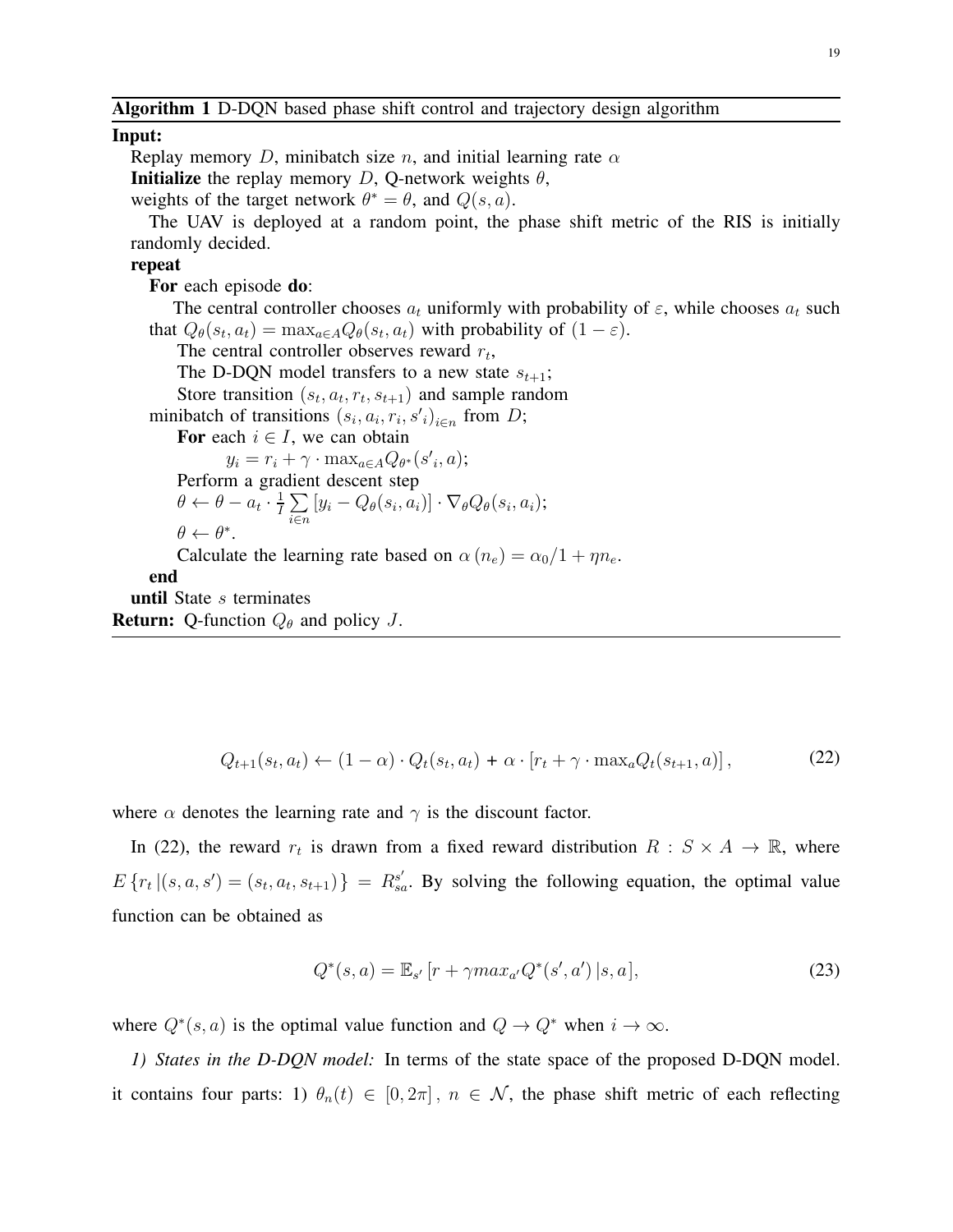elements at timeslot t; 2)  $[x_{UAV}(t), y_{UAV}(t)]^T$ , the 2D coordinate of the UAV at timeslot  $t^4$ ; 3)  $c_k^U(t) = [x_k^U(t), y_k^U(t)]^T$ ,  $k \in \mathcal{K}$ , the 2D coordinate of each MU at timeslot t; 4)  $p_k(t)$ ,  $k \in \mathcal{K}$ , the power allocated from the UAV to each MU at timeslot  $t$ .

*2) Actions in the D-DQN model:* As for the action space of the proposed D-DQN model, it contains three parts: 1)  $\Delta \theta_n(t) \in \left\{-\frac{\pi}{10}, 0, \frac{\pi}{10}\right\}$  $\frac{\pi}{10}$ , the variable quantity of the phase shift value of each reflecting element; 2)  $\Delta c_{\text{UAV}}^I(t) \in \{(-1,0), (1,0), (0,0), (0,-1), (0,1)\}\)$ , the traveling direction and distance of the UAV; 3)  $\Delta p_k(t) \in \{-\tilde{p}, 0, \tilde{p}\}\$ , the variable quantity of the transmit power from the UAV to each MU.

*3) Reward function in the D-DQN model:* The reward/penalty function is decided by the transmit rate of each MU and the energy consumption of the UAV. Thus, the reward/penalty is a function of the UAV's coordinate, the RIS's phase shift metric, and the power allocation coefficient from the UAV to MUs, which can be calculated as  $r(t) = f[x_{UAV}(t), y_{UAV}(t), \theta_n(t), p_k(t)].$ When the D-DQN model carries out an action that reduce the energy consumption while grantee the data transmit rate of each MU, a positive reward will be given to the agent. By taking any other actions, which result to the increment of the energy dissipation, unsatisfiable of the data transmit rate, the D-DQN model receives a penalty. Before designing the reward/penalty function of the D-DQN model, we invoke  $\xi$  to value the satisfaction of users. Thus, we have

$$
\xi_k(t) = \begin{cases} 1 & R_k(t) \ge R_k^{\min}, \ \forall k \in \{1, \cdots, K\}, \\ 0 & R_k(t) < R_k^{\min}, \ \forall k \in \{1, \cdots, K\}, \end{cases} \tag{24}
$$

where  $R_k^{\text{min}}$  denotes the minimal achievable rate of the k-th MU. Based on (24), the reward/penalty function of the D-DQN model can be designed as

4 In this paper, 2D trajectory design of the UAV is investigated due to lack of the energy consumption model of UAV's 3D movement. The results derived from the proposed algorithm can be extended to the 3D trajectory of the UAV.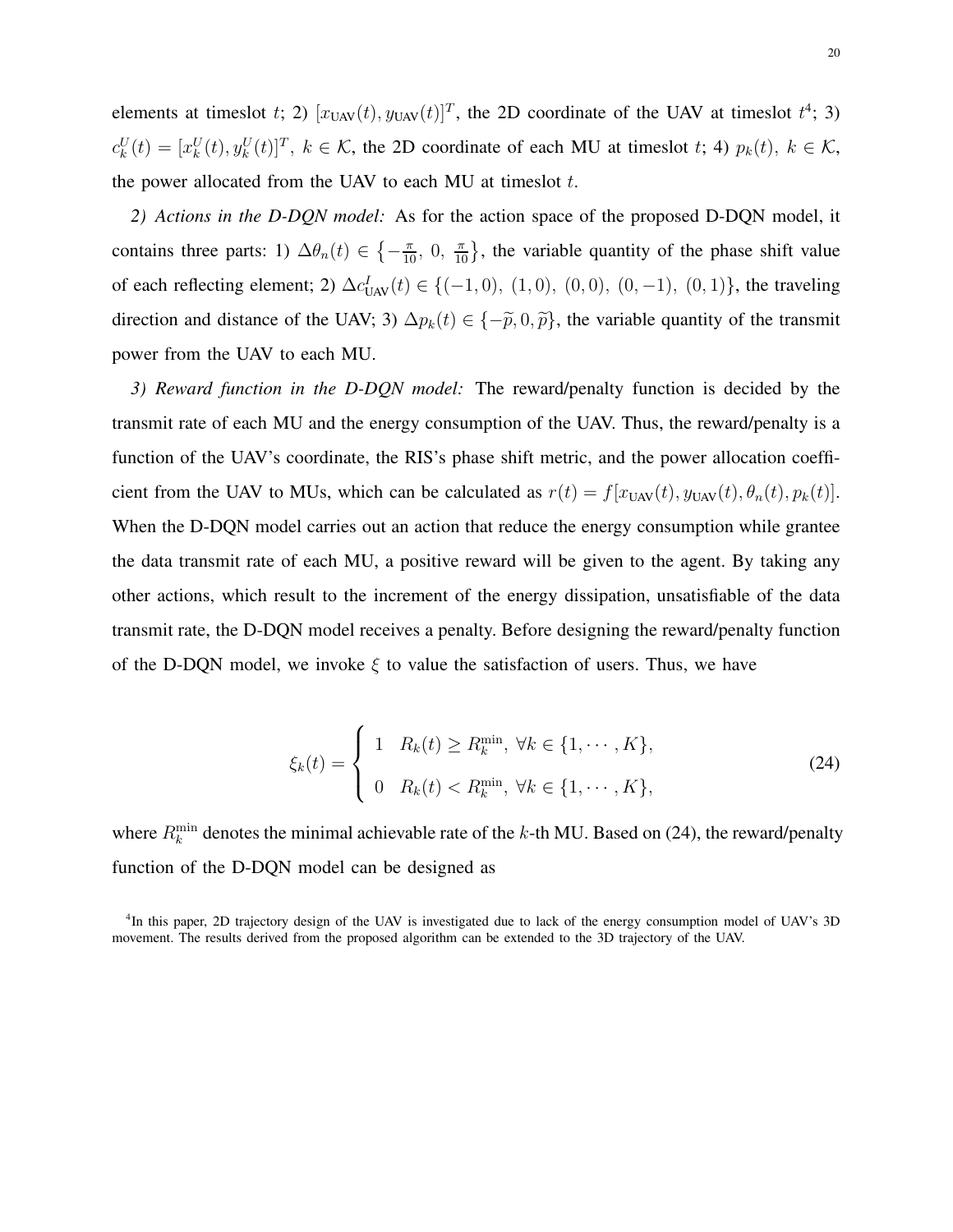$$
r(t) = \begin{cases} C * \left( \sum_{k=1}^{K} \xi_k(t) - K \right) * E(t+1) & E(t+1) > E(t) \& \sum_{k=1}^{K} \xi_k(t) < K, \\ \left( \sum_{k=1}^{K} \xi_k(t) - K \right) * E(t+1) & E(t+1) = E(t) \& \sum_{k=1}^{K} \xi_k(t) < K, \\ -E(t+1) & E(t+1) > E(t) \& \sum_{k=1}^{K} \xi_k(t) = K, \\ E(t+1) & E(t+1) = E(t) \& \sum_{k=1}^{K} \xi_k(t) = K, \end{cases} \tag{25}
$$

where  $C$  is of a constant value to guarantee that the penalty function for dissatisfaction of transmit rate is with a high value, so that actions that lead to this phenomenon can be avoided.

It can be observed from (25) that, the UAV tends to carries out actions from controlling the phase shift of the RIS instead to changing the position of the UAV, unless the data rate of users cannot be satisfied. Additionally, maximizing the long-term sum rewards in the proposed D-DQN model tends to minimize the long-term energy consumption of the UAV.

Since the state space is huge, overflow happens when storing Q-value in the Q-table. In an effort to solve this problem, function approximation by neural networks is adopted for approximating Q-table. A Convolutional Neural Networks (CNN) with weights  $\{\theta\}$  is invoked to output the Q-table. In an effort to reduce the correlation of sampling, memory replay is invoked in the proposed D-DQN model. At the early stage of training, the agent carries out random implementation actions, and stores its experiences in a memory bank. The experiences, which contains the states, actions, and rewards, can be leveraged as training samples. The aim of CNN is to minimize the following loss function at each episode,

$$
Loss(\theta) = \sum [y - Q(s_t, a_t, \theta)]^2,
$$
\n(26)

where we have  $y = r_t + \gamma \cdot \max_{a \in A}$  $Q_{\text{old}}\left(s_{t}, a_{t}, \theta\right)$ .

In terms of the number of neurons in hidden layers, this number has to be larger than the dimension of input metric and output metric. Thus, it depends on the antennas number of the UAV and reflecting elements number of the RIS, as well as the cluster number.

In order to strike a balance between exploration and exploitation in the proposed D-DQN algorithm,  $\epsilon$ -greedy exploration method is leveraged by satisfy the following principle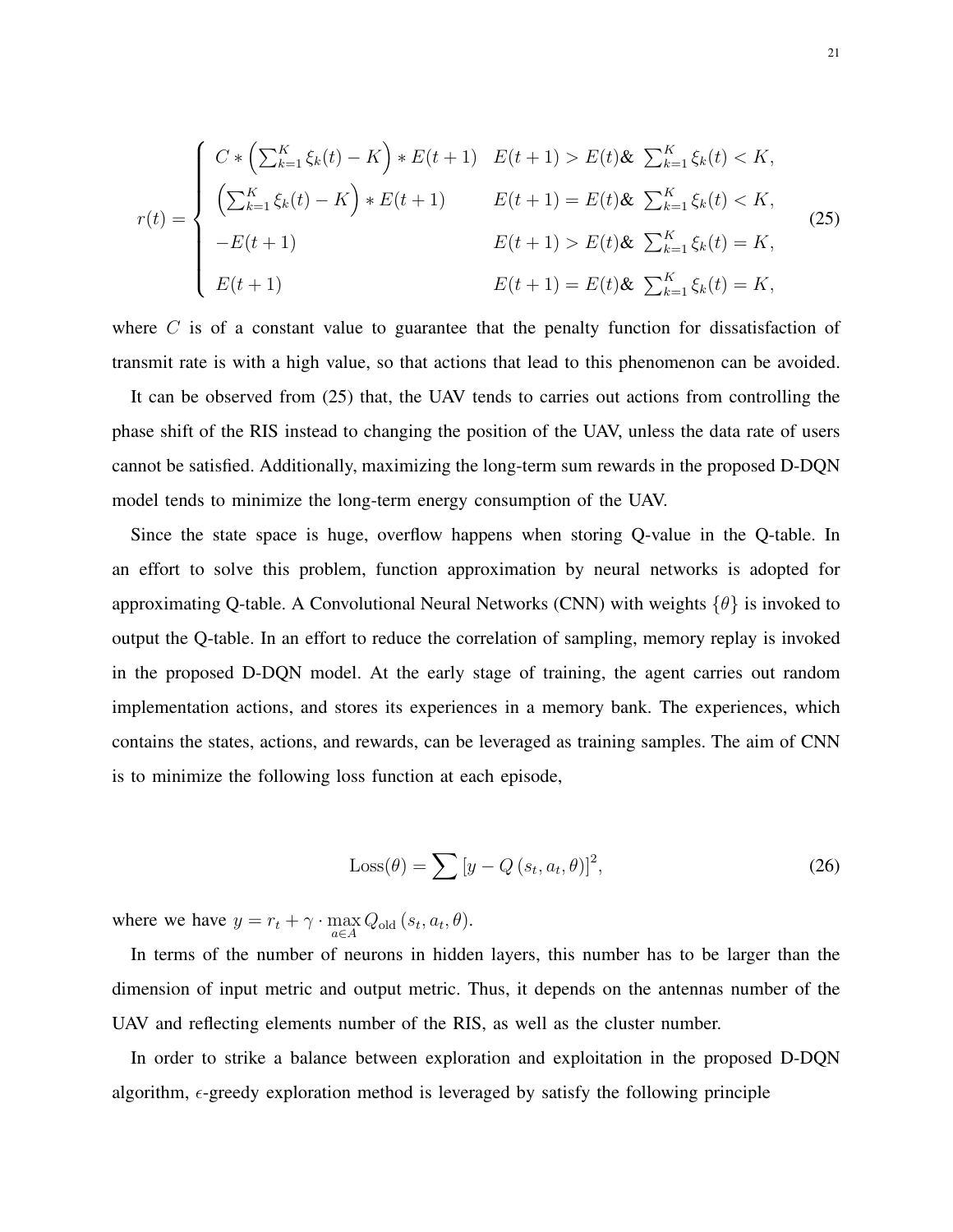$$
Pr(J = \hat{J}) = \begin{cases} 1 - \epsilon, & \hat{a} = \operatorname{argmax} Q(s, a), \\ \epsilon / (|a| - 1), & otherwise. \end{cases}
$$
 (27)

In terms of the learning rate, we invoke the decaying learning concept for attaining a tradeoff between accelerating training speed and converging to the local optimal, as well as for avoiding oscillation. The decaying learning rate is given by

$$
\alpha(n_e) = \frac{\alpha_0}{1 + \eta n_e},\tag{28}
$$

where  $\alpha_0$  represents the learning rate at the initial episode,  $\eta$  is a constant parameter for determining the decaying rate,  $n_e$  denotes the training episodes.

Remark 4. *By invoking the decaying learning rate, the initial training episode is with a large learning rate, which is helpful for accelerating training speed. With the increasing of training episode, the learning rate decays, which is useful for the D-DQN model to converge to a local optimal.*

## *C. Analysis of the Proposed Algorithm*

*1) Convergence analysis:* Before analyzing the convergence of the proposed D-DQN algorithm, the convergence of the conventional Q-learning algorithm and DQN algorithm has to be discussed first. Afterward, by discussing the influence of decaying learning rate on the convergence of the DQN algorithm, the convergence of the proposed D-DQN algorithm an be proved.

It has been proved in [39] that the conventional Q-learning algorithm converges to the optimal Q-function when satisfying  $0 \leq \alpha_t \leq 1$ ,  $\sum_{i=1}^{n}$  $\sum_t \alpha_t = \infty$  and  $\sum_t$  $\alpha_t^2 < \infty$ . Additionally, it has also been proved that the DQN algorithm, which is an extended Q-learning algorithm, is capable of converging to the optimal state once the neural networks is large enough [40]. The DQN based algorithm is a sub-optimal solution due to the reason that the optimality of a RL model can not be guaranteed. In terms of the influence of decaying learning rate on the optimality and convergence of the DQN algorithm, since the only function of decaying learning rate concept is attaining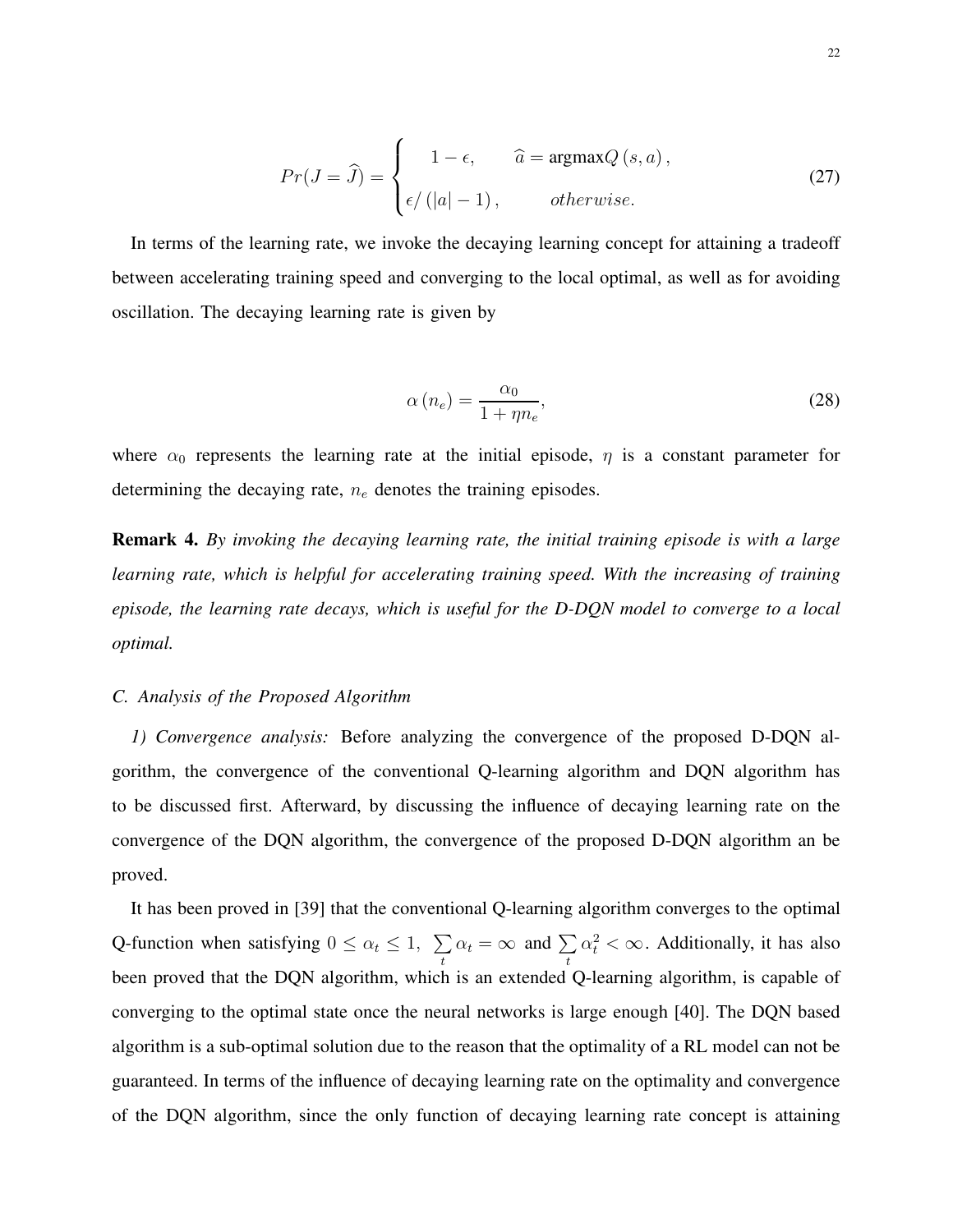a tradeoff between accelerating training speed and converging to the local optimal, as well as avoiding oscillation. Thus, the decaying learning rate concept will not affect the converging ability and optimality of the DQN algorithm, but the convergence rate will be influenced. Overall, the convergence of the proposed D-DQN algorithm can be guaranteed, while the convergence rate of the proposed D-DQN algorithm can also be influenced when comparing to the conventional DQN algorithm.

*2) Complexity analysis:* The computational complexity of the proposed D-DQN based algorithm consists of two aspects, namely, the computational complexity related to the CNN model and the computational complexity related to the training process. The computational complexity related to the CNN model can be calculated as  $O(f_1(n_2^2(n_1 - n_2 + 1)^2 + f_2n_3^2(n_1 - n_2 - n_3 + 2)^2)),$ where  $i$  denotes the number of Conv layer [41]. The parameters in this equation is related to the number and size of the filters in each Conv layer. Since in the training stage, all states and actions are observed by the agent, the computational complexity related to the training process is given by  $O(|S| \cdot |A|)$ , where |S| and |A| are the total number of states and actions, respectively.

## IV. SIMULATION RESULTS

In this section, we aim for verifying the validity of the proposed D-DQN based algorithm by illustrating the convergence of the proposed algorithm and for validating the enhancement of the network performance with the assistance of the RIS. Additionally, we test the performance of both NOMA-RIS case and OMA-RIS case. In the simulation, the UAV is initially placed at a random position and the phase shift metric of the RIS is also randomly given at initial timeslot. We invoke a 3 layer CNN with 50 nodes in hidden layer. The learning rate decays from 0.1 to 0.001. The simulation parameters are shown in Table II.

*1) Convergence rate of the proposed D-DQN algorithm:* Fig. 5 characterizes the average energy consumption of the UAV over episodes. It can be observed that the conventional Qlearning algorithm fails to converge, which is due to the huge state space of UAV-aided wireless network. In contrast to the conventional Q-learning model, the D-DQN algorithm is capable of converging with the aid of the concept of function approximation via neural network. It can also be observed that when the learning rate is 0.005, the proposed DQN algorithm can converge after about 50000 episodes, which indicates that the performance of the DQN model (learning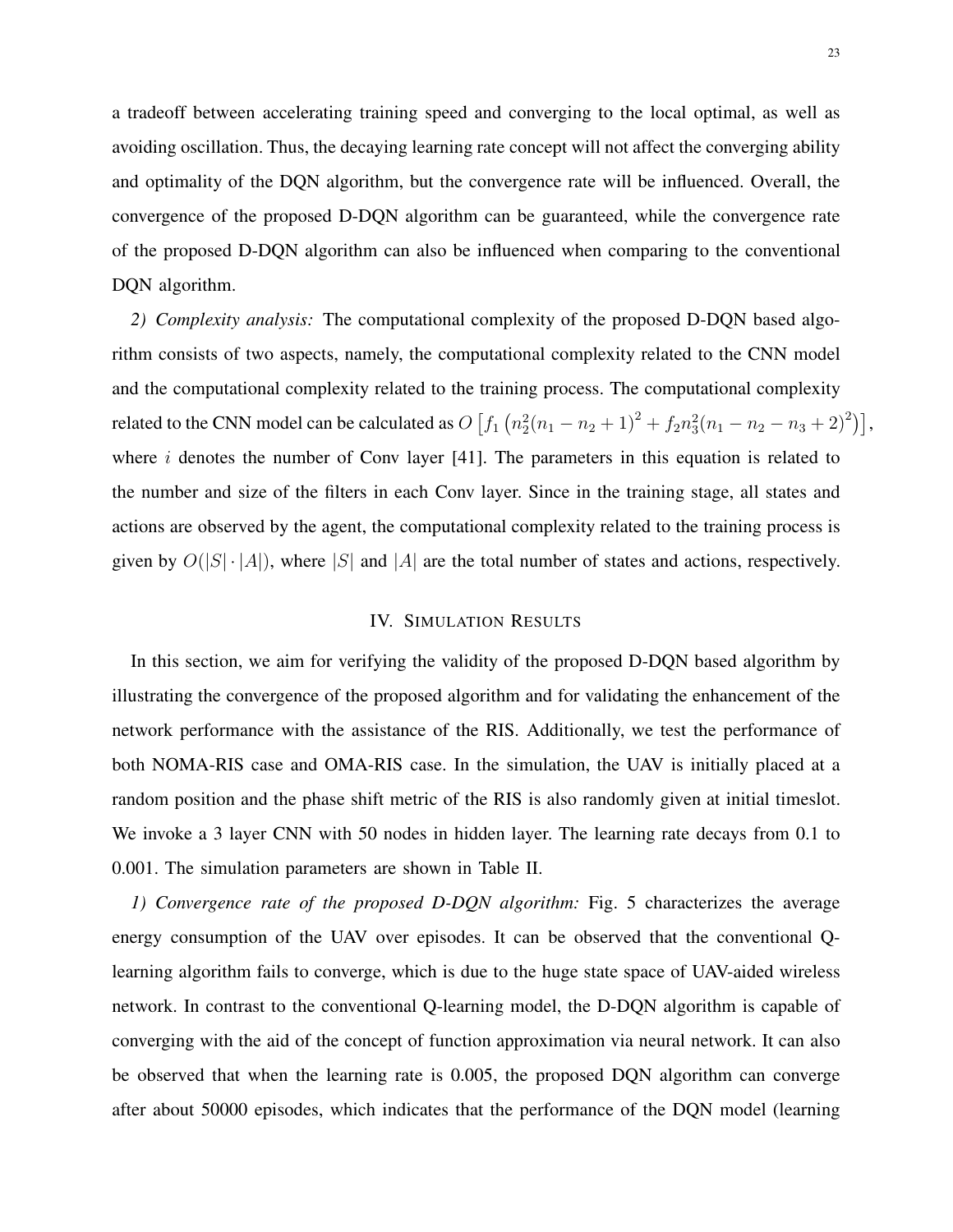| Parameter     | Description                         | Value            |
|---------------|-------------------------------------|------------------|
| fс            | Carrier frequency                   | 2GHz             |
|               | Velocity of the UAV                 | 5m/s             |
| $\alpha_{BM}$ | Path loss exponent for UAV-MU link  | $3.5$ [25, 42]   |
| $\alpha_{BS}$ | Path loss exponent for UAV-RIS link | $2.2$ [25, 42]   |
| $\alpha_{SM}$ | Path loss exponent for RIS-MU link  | 2.8 [25, 42]     |
| $C_{0}$       | Path loss when $d_0 = 1$            | $-30dB$          |
| $N_0$         | Noise power spectral density        | $-169$ d $Bm/Hz$ |
| $\alpha_0$    | Initial learning rate               | 0.1              |
| $\eta$        | Decaying rate of the learning rate  | 0.001            |
| $\varepsilon$ | Exploration ratio                   | 0.1              |
| $\tau$        | Batch size                          | 128              |
| $\epsilon$    | Replay memory size                  | 10000            |
| ß             | Discount factor                     | 0.7              |

TABLE II: Simulation parameters



Fig. 5: Convergence rate of the proposed DQN algorithm.

rate is 0.005) outperforms the cases with larger learning rate in terms of both converging rate and average energy consumption. Although the convergence rate of the proposed D-DQN based algorithm is slower than that of DQN algorithm (learning rate is 0.005), the average energy consumption derived from the proposed D-DQN algorithm is less than the DQN algorithm. The reason is that the decaying learning rate concept is helpful for attaining a tradeoff between accelerating training speed and converging to the local optimal.

*2) Instantaneous transmit rate over time:* Fig. 6 characterizes the sum transmit rate at each timeslot. As mentioned before, the MUs are considered as roaming continuously, so the sum transmit rate of users are varying even the UAV is static. It can be observed from Fig. 6 that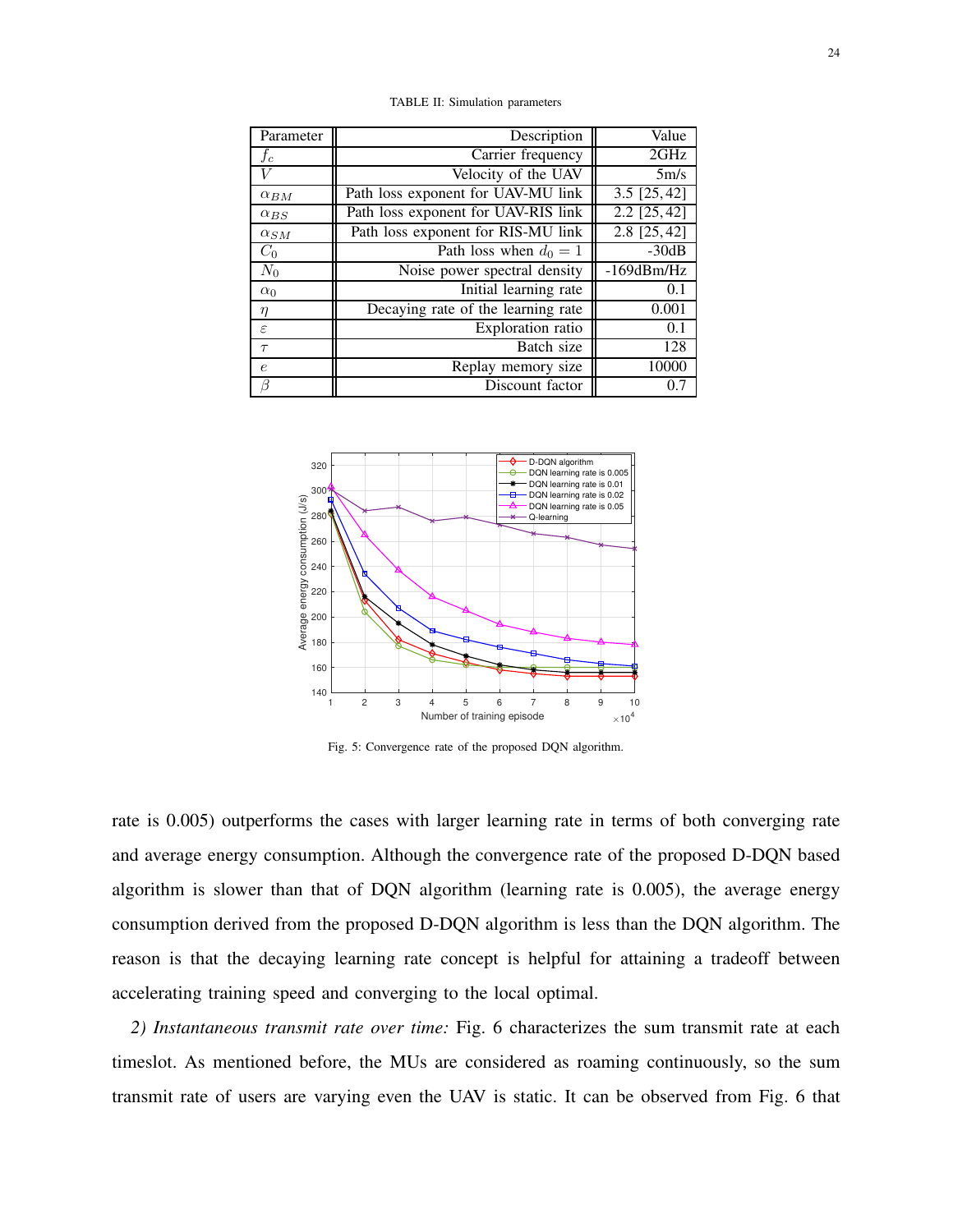

Fig. 6: Instantaneous transmit rate over time.

the instantaneous achievable rate of users decreases over time. The reason is that in the invoked walk model, users are with a roaming direction and velocity, which determines that users are walking away from their initial position. Thus, in the static UAV case, the distance between the UAV and users is increasing over time, which leads to a reduction of achievable rate. It can also be observed form Fig. 6 that by designing the trajectory of the UAV, the downtrend of achievable rate can be effectively slowed down. Additionally, Fig. 6 shows that with the aid of the RIS, a higher transmit rate can be achieved at each timeslot than the case of without RIS. It is worth noting that when the objective is to maximize the EE of the network, the achievable rate is higher than that of minimizing energy consumption. This is due to the reason that when targeting at minimizing energy consumption of the UAV, the UAV moves only when the data demand constraint of users is not satisfied, which means that the objective of this paper is not pursuing a higher throughput, but less movement of the UAV.

*3) Impact of transmit power:* Fig. 7 characterizes the average energy consumption of the UAV over transmit power. It can be observed from Fig. 7 that the UAV consumes less energy when increasing the transmit power. In the case of minimizing energy consumption without RIS, the UAV consumes the most energy. This is because that the UAV has to carry out more action of moving to form LoS link between it and MUs without the aid of the RIS. It can also be observed that even though a higher achievable rate can be obtained by maximizing EE, it will consume far more energy. Compared to the case of maximizing EE, the case of minimizing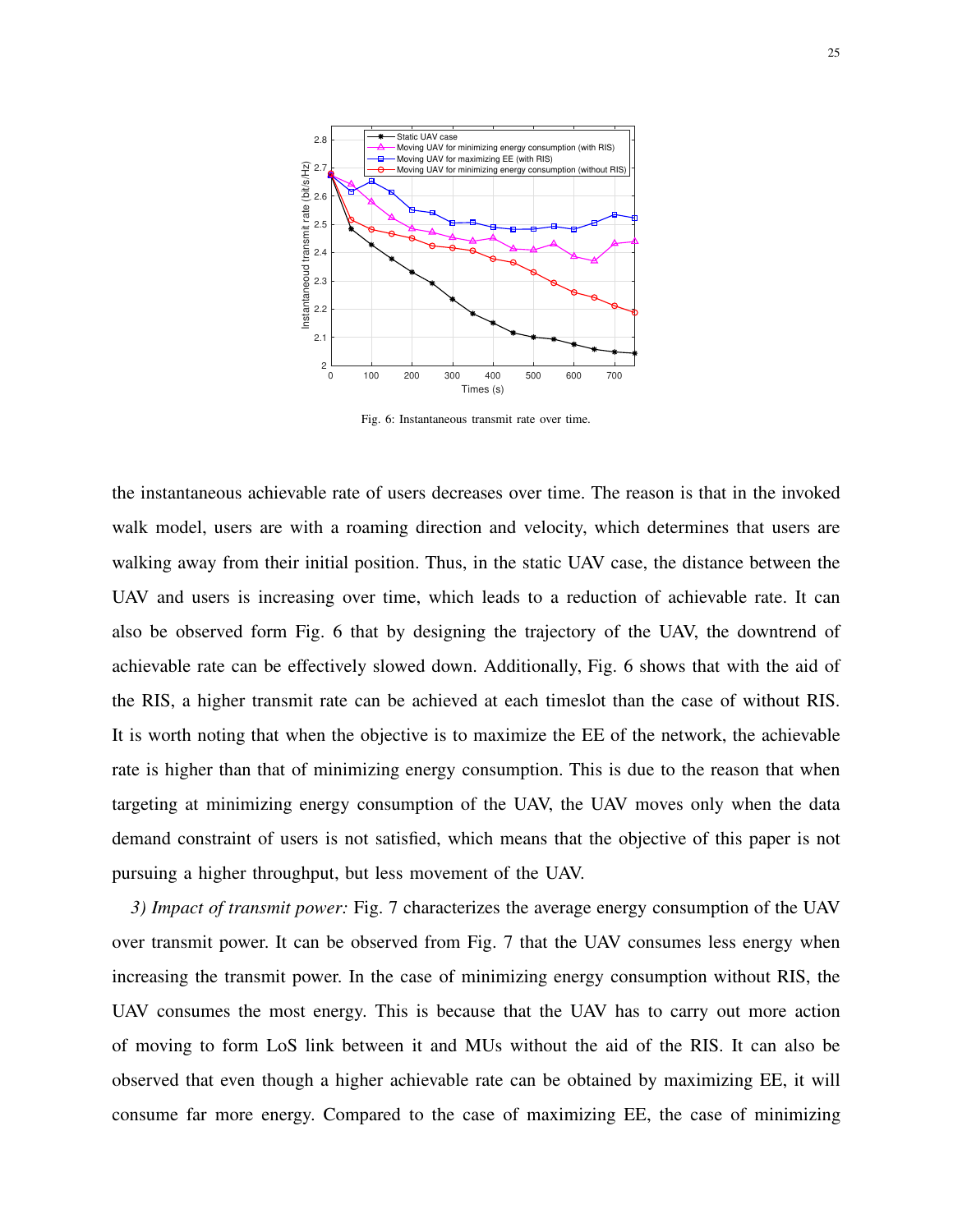

Fig. 7: Average energy consumption over transmit power. (The number of reflecting elements is 24)

energy dissipation consume less energy while the data demand of all users is satisfied, which emphasizes the motivation of minimizing energy dissipation instead of maximizing EE. Finally, when comparing the RIS-NOMA case with the RIS-OMA case, we can observe that the RIS-NOMA case outperforms the RIS-OMA case in terms of energy consumption.

*4) Impact of reflecting elements number:* Fig. 8 characterizes the average energy consumption of the UAV over reflecting elements number. It shows in this figure that invoking more reflecting elements leads to the reduction of energy consumption. When serving more MUs, the UAV will



Fig. 8: Average energy consumption over number of reflecting elements. (The transmit power is 12dBm)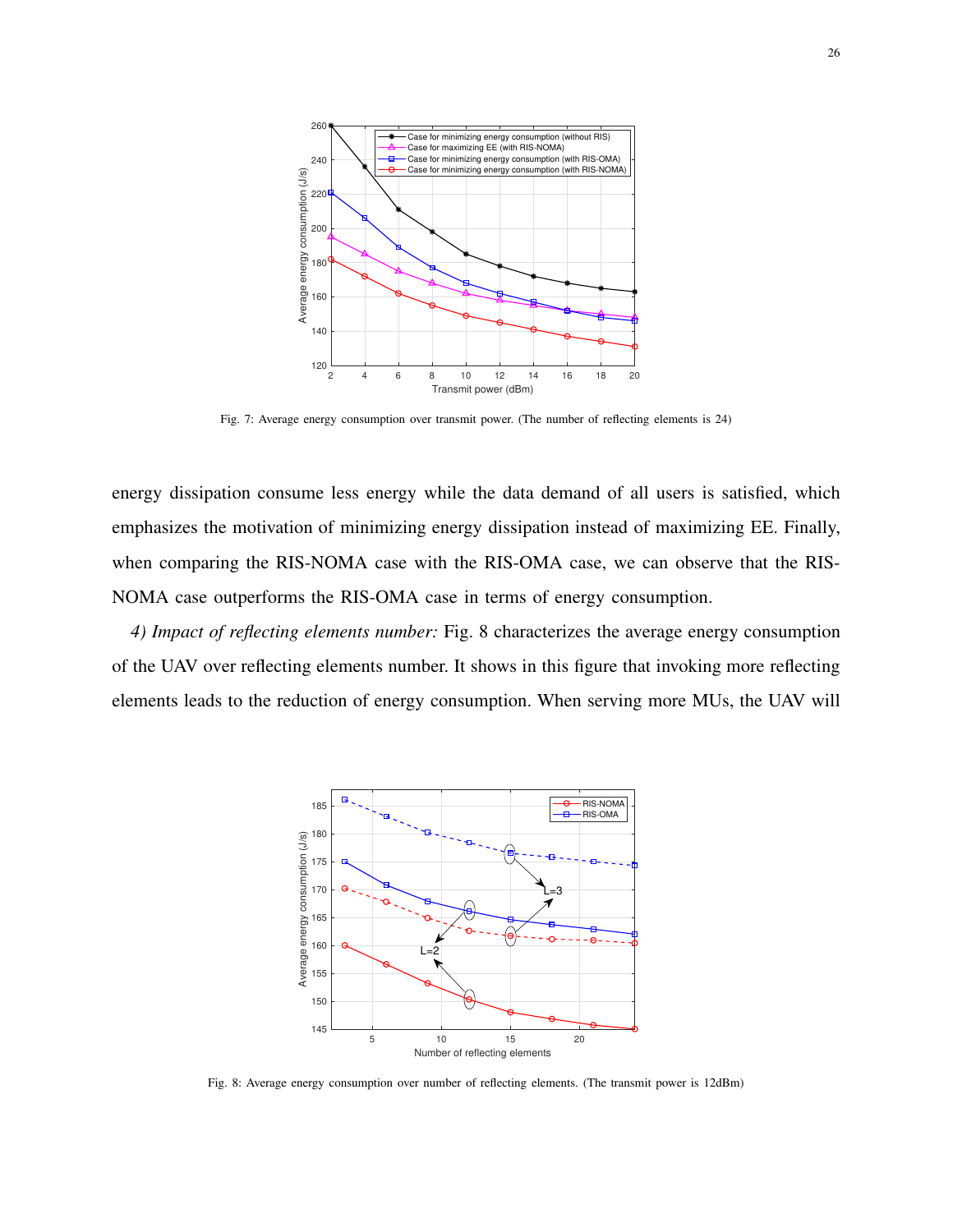consume more energy. For instance, in the case of cluster number is 3, the UAV will consume 10.3% more energy than that of cluster number is 2. We can also observe that RIS-NOMA case consume 11.7% less energy than RIS-OMA case. This is due to the reason that NOMA networks enjoy a higher spectrum efficiency than OMA networks. Since the transmit rate of MUs in NOMA networks is higher than that in OMA networks, the data demand constraint is more likely to be satisfied in NOMA networks, which indicates that less movement actions will be carried out by the UAV.

*5) Impact of decoding order and power allocation:* Fig. 9 characterizes the average energy consumption of the UAV in different cases. Since both the UAV and MUs are moving, the decoding order has to be re-determined at each timeslot to guarantee success SIC. When invoking a fixed decoding order, the spectrum efficiency of NOMA networks will decrease, which leads to the reduction of users' achievable rate. In order to satisfy the data demand constraint, the UAV has to move to provide high quality wireless services. Since NOMA technique superimposes the signals of two users at different powers, invoking a fixed power allocation policy leads to a higher energy consumption than attaining the optimal power allocation at each timeslot. Thus, Fig. 9 shows that by determining the dynamic decoding order and power allocation policy, the energy consumption can be reduced. It can also be observed that by designing the phase shift of the RIS, the energy consumption can be significantly reduced compared to random phase shift case.



Fig. 9: Impact of decoding order and power allocation. (The number of reflecting elements is 24)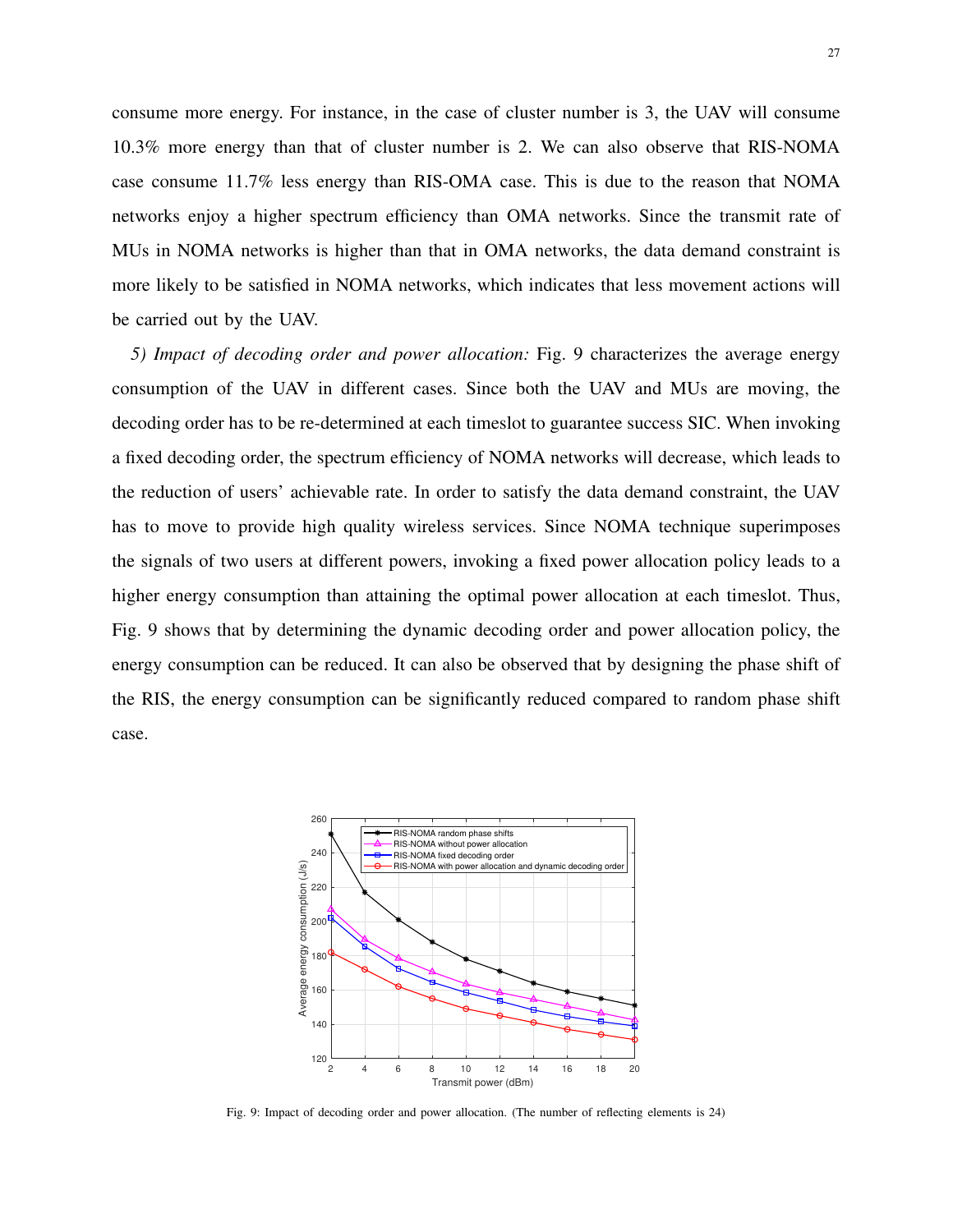

Fig. 10: Impact of UAV's altitude on energy consumption. (The number of reflecting elements is 24)

*6) Impact of UAV's altitude:* Fig. 10 characterizes the average energy consumption of the UAV at different altitude. It can be observed that when the altitude of the UAV is 200m, it consumes more energy. This is due to the reason that increasing the altitude of the UAV increase the LoS probability between the UAV and MUs but leads to a higher path loss due to the augment of distance. We can also observe that the result derived from invoking 3GPP channel model is not exactly the same as that derived from invoking 3D radio map. The reason is that the buildings in the real world is with irregularly-shape, but buildings are constructed by cubes in the radio map. However, the variation trends of two curves are the same, which proves the validity of the proposed approaches.

### V. CONCLUSIONS

In this paper, a novel framework for leveraging RISs and NOMA technique in UAV-enabled wireless network has been proposed. The problem of jointly phase shift control of the RIS, dynamic trajectory design of the UAV, dynamic decoding order determination in NOMA technique, and power allocation policy determination has been formulated for minimizing the energy consumption of the UAV by considering its propulsion-related energy consumption. Additionally, the data demand of each MUs has been satisfied at each timeslot. A D-DQN based algorithm, which is the combination of DQN algorithm and decaying learning rate concept, has been proposed for solving the formulated algorithm. The proposed D-DQN based algorithm has been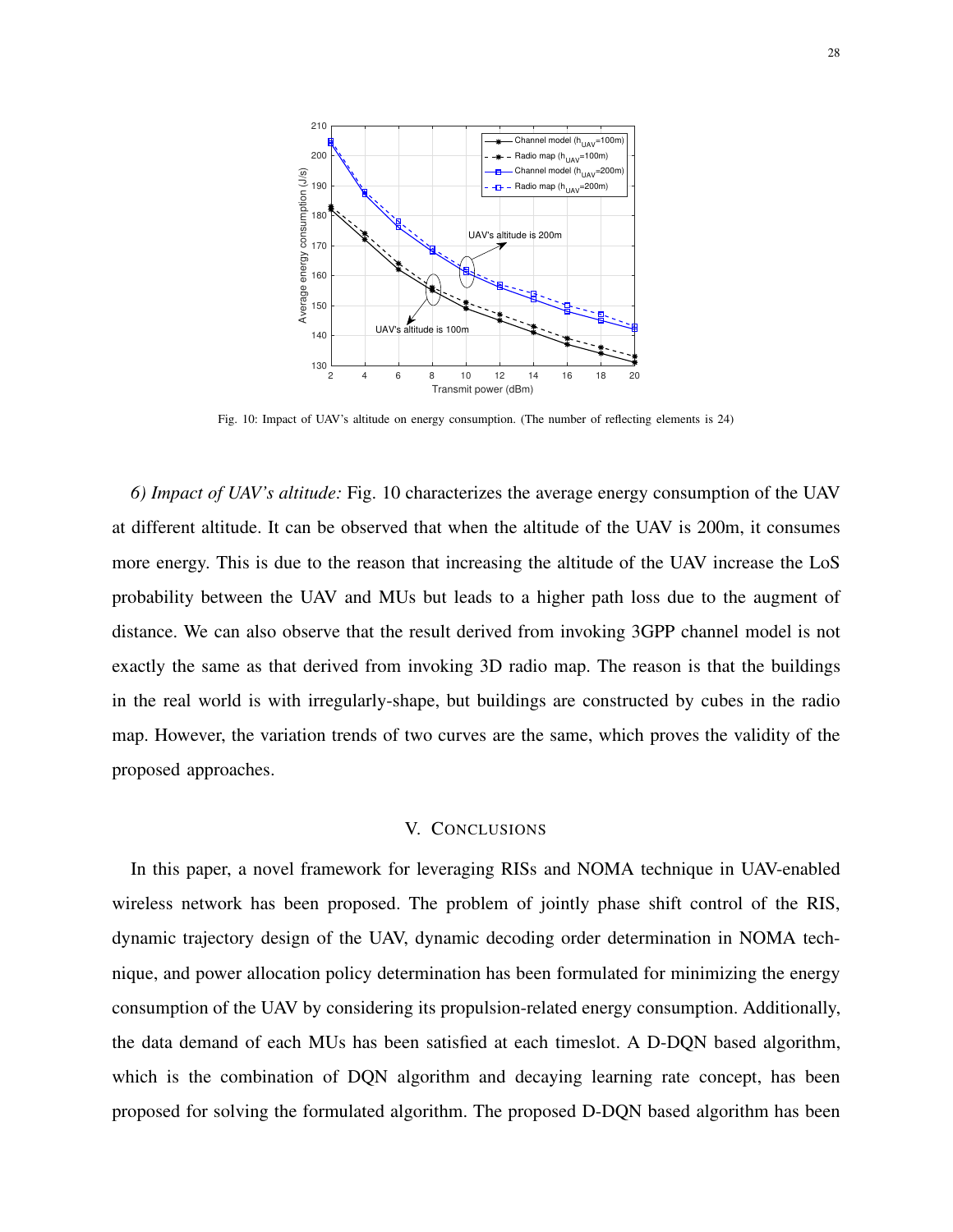proved to be capable of striking a balance between accelerating training speed and converging to the local optimal, as well as for avoiding oscillation. It has been proved by simulation results that, with the aid of the RIS, the energy consumption of the UAV can be significantly reduced while the RIS-NOMA case consumes less energy than the RIS-OMA case. Our future work will optimize the velocity of the UAV for further enhancing the performance of the RIS-UAV enabled wireless networks.

## **REFERENCES**

- [1] Y. Liu, X. Liu, X. Mu, T. Hou, J. Xu, Z. Qin, M. Di Renzo, and N. Al-Dhahir, "Reconfigurable intelligent surfaces: Principles and opportunities," *arXiv:2007.03435*, 2020.
- [2] Q. Wu and R. Zhang, "Towards smart and reconfigurable environment: Intelligent reflecting surface aided wireless network," *IEEE Commun. Mag.*, vol. 58, no. 1, pp. 106–112, 2020.
- [3] M. Najafi, V. Jamali, R. Schober, and V. H. Poor, "Physics-based modeling and scalable optimization of large intelligent reflecting surfaces," *arXiv:2004.12957*, 2020.
- [4] X. Liu, Y. Liu, Y. Chen, and L. Hanzo, "Trajectory design and power control for multi-UAV assisted wireless networks: A machine learning approach," *IEEE Trans. Veh. Technol.*, vol. 68, no. 8, pp. 7957 – 7969, 2019.
- [5] C. Yan, L. Fu, J. Zhang, and J. Wang, "A comprehensive survey on UAV communication channel modeling," *IEEE Access*, vol. 7, pp. 107 769-107 792, 2019.
- [6] M. Mozaffari, W. Saad, M. Bennis, Y.-H. Nam, and M. Debbah, "A tutorial on UAVs for wireless networks: Applications, challenges, and open problems," *IEEE Commun. Surveys Tutorials*, vol. 21, no. 3, pp. 2334–2360, 2019.
- [7] Q. Wu, Y. Zeng, and R. Zhang, "Joint trajectory and communication design for multi-UAV enabled wireless networks," *IEEE Trans. Wireless Commun.*, vol. 17, no. 3, pp. 2109–2121, 2018.
- [8] M. Mozaffari, W. Saad, M. Bennis, and M. Debbah, "Mobile unmanned aerial vehicles (UAVs) for energy-efficient internet of things communications," *IEEE Trans. Wireless Commun.*, vol. 16, no. 11, pp. 7574–7589, 2017.
- [9] C. H. Liu, Z. Chen, J. Tang, J. Xu, and C. Piao, "Energy-efficient UAV control for effective and fair communication coverage: A deep reinforcement learning approach," *IEEE J. Sel. Areas Commun.*, vol. 36, no. 9, pp. 2059–2070, 2018.
- [10] J. Cui, Y. Liu, and A. Nallanathan, "Multi-agent reinforcement learning-based resource allocation for UAV networks," *IEEE Trans. Wireless Commun.*, vol. 19, no. 2, pp. 729–743, 2019.
- [11] C. H. Liu, X. Ma, X. Gao, and J. Tang, "Distributed energy-efficient multi-UAV navigation for long-term communication coverage by deep reinforcement learning," *IEEE Trans. Mobile Computing.*, accept to appear, 2019.
- [12] H. Guo, Y.-C. Liang, J. Chen, and E. G. Larsson, "Weighted sum-rate optimization for intelligent reflecting surface enhanced wireless networks," *arXiv:1905.07920*, 2019.
- [13] Q. Wu and R. Zhang, "Intelligent reflecting surface enhanced wireless network via joint active and passive beamforming," *IEEE Trans. Wireless Commun.*, vol. 18, no. 11, pp. 5394–5409, 2019.
- [14] C. Huang, A. Zappone, G. C. Alexandropoulos, M. Debbah, and C. Yuen, "Reconfigurable intelligent surfaces for energy efficiency in wireless communication," *IEEE Trans. Wireless Commun.*, 2019.
- [15] H. Shen, W. Xu, S. Gong, Z. He, and C. Zhao, "Secrecy rate maximization for intelligent reflecting surface assisted multi-antenna communications," *IEEE Commun. Lett.*, vol. 23, no. 9, pp. 1488–1492, 2019.
- [16] C. Huang, R. Mo, C. Yuen *et al.*, "Reconfigurable intelligent surface assisted multiuser miso systems exploiting deep reinforcement learning," *arXiv:2002.10072*, 2020.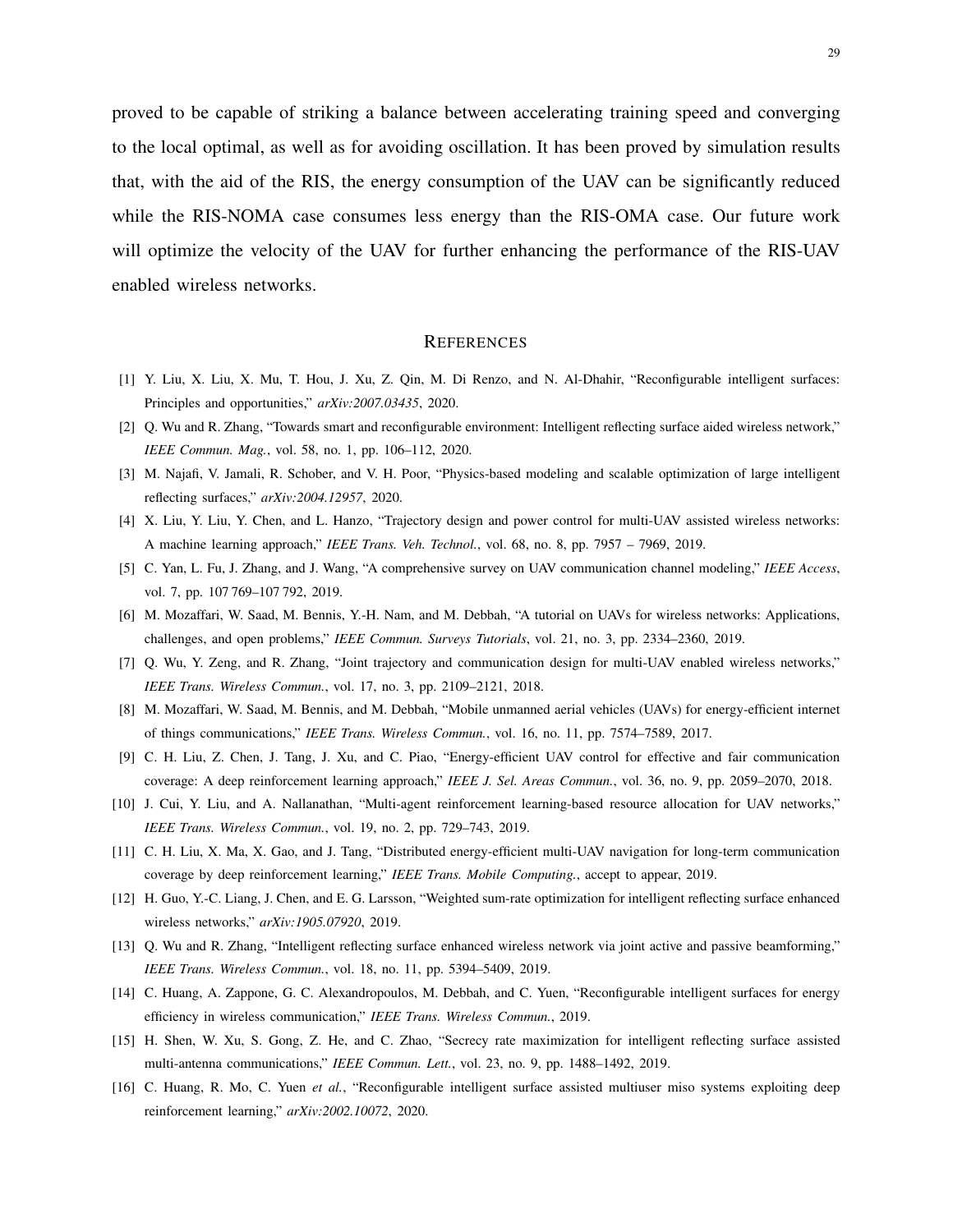- [17] K. Feng, Q. Wang, X. Li, and C.-K. Wen, "Deep reinforcement learning based intelligent reflecting surface optimization for MISO communication systems," *IEEE Wireless Commun. Lett.*, 2020.
- [18] A. Taha, Y. Zhang, F. B. Mismar, and A. Alkhateeb, "Deep reinforcement learning for intelligent reflecting surfaces: Towards standalone operation," *arXiv:2002.11101*, 2020.
- [19] J. Z. D. N. Helin Yang, Zehui Xiong and L. Xiao, "Deep reinforcement learning based intelligent reflecting surface for secure wireless communications," *arXiv:2002.12271*, 2020.
- [20] Q. Zhang, W. Saad, and M. Bennis, "Millimeter wave communications with an intelligent reflector: Performance optimization and distributional reinforcement learning," *arXiv:2002.10572*, 2020.
- [21] Y. Liu, Z. Qin, M. Elkashlan, Z. Ding, A. Nallanathan, and L. Hanzo, "Non-orthogonal multiple access for 5G and beyond," vol. 105, no. 12, pp. 2347–2381, 2017.
- [22] H. Zhang, J. Zhang, and K. Long, "Energy efficiency optimization for NOMA UAV network with imperfect CSI," *arXiv:2005.02046*, 2020.
- [23] J. Lu, Y. Wang, T. Liu, Z. Zhuang, X. Zhou, F. Shu, and Z. Han, "UAV-enabled uplink non-orthogonal multiple access system: Joint deployment and power control," *IEEE Trans. Veh. Technol.*, accept to appear, 2020.
- [24] X. Liu, Y. Liu, Y. Chen, and H. V. Poor, "RIS enhanced massive non-orthogonal multiple access networks: Deployment and passive beamforming design," *arXiv:2001.10363*, 2020.
- [25] X. Mu, Y. Liu, L. Guo, J. Lin, and N. Al-Dhahir, "Exploiting intelligent reflecting surfaces in multi-antenna aided NOMA systems," *arXiv:1910.13636*, 2019.
- [26] M. Di Renzo, M. Debbah, D.-T. Phan-Huy, A. Zappone, M.-S. Alouini, C. Yuen, V. Sciancalepore, G. C. Alexandropoulos, J. Hoydis, H. Gacanin *et al.*, "Smart radio environments empowered by AI reconfigurable meta-surfaces: An idea whose time has come," *arXiv:1903.08925*, 2019.
- [27] Q. Wu and R. Zhang, "Towards smart and reconfigurable environment: Intelligent reflecting surface aided wireless network," *IEEE Commun. Mag.*, vol. 58, no. 1, pp. 106–112, 2020.
- [28] Q. Wu and R. Zhang, "Intelligent reflecting surface enhanced wireless network via joint active and passive beamforming," *IEEE Trans. Wireless Commun.*, 2019.
- [29] S. Abeywickrama, R. Zhang, and C. Yuen, "Intelligent reflecting surface: Practical phase shift model and beamforming optimization," *IEEE Trans. Commun.*
- [30] S. D. Muruganathan, X. Lin, H.-L. Maattanen, Z. Zou, W. A. Hapsari, and S. Yasukawa, "An overview of 3GPP release-15 study on enhanced LTE support for connected drones," *arXiv preprint arXiv:1805.00826*, 2018.
- [31] Y. Zeng, J. Xu, and R. Zhang, "Energy minimization for wireless communication with rotary-wing UAV," *IEEE Trans. Wireless Commun.*, vol. 18, no. 4, pp. 2329–2345, 2019.
- [32] Y. Liu, Z. Ding, M. Elkashlan, and H. V. Poor, "Cooperative non-orthogonal multiple access with simultaneous wireless information and power transfer," *IEEE J. Sel. Areas Commun.*, vol. 34, no. 4, pp. 938–953, 2016.
- [33] Z. Ding, X. Lei, G. K. Karagiannidis, R. Schober, J. Yuan, and V. K. Bhargava, "A survey on non-orthogonal multiple access for 5G networks: Research challenges and future trends," *IEEE J. Sel. Areas Commun.*, vol. 35, no. 10, pp. 2181–2195, 2017.
- [34] Y. Liu, H. Xing, C. Pan, A. Nallanathan, M. Elkashlan, and L. Hanzo, "Multiple-antenna-assisted non-orthogonal multiple access," *IEEE Wireless Commun.*, vol. 25, no. 2, pp. 17–23, 2018.
- [35] E. Basar, "Large intelligent surface-based index modulation: A new beyond MIMO paradigm for 6G," *arXiv:1904.06704*, 2019.
- [36] C. Huang, G. C. Alexandropoulos, A. Zappone, M. Debbah, and C. Yuen, "Energy efficient multi-user MISO communication using low resolution large intelligent surfaces," in *IEEE Proc. of Global Commun. Conf. (GLOBECOM)*, 2018, pp. 1–6.